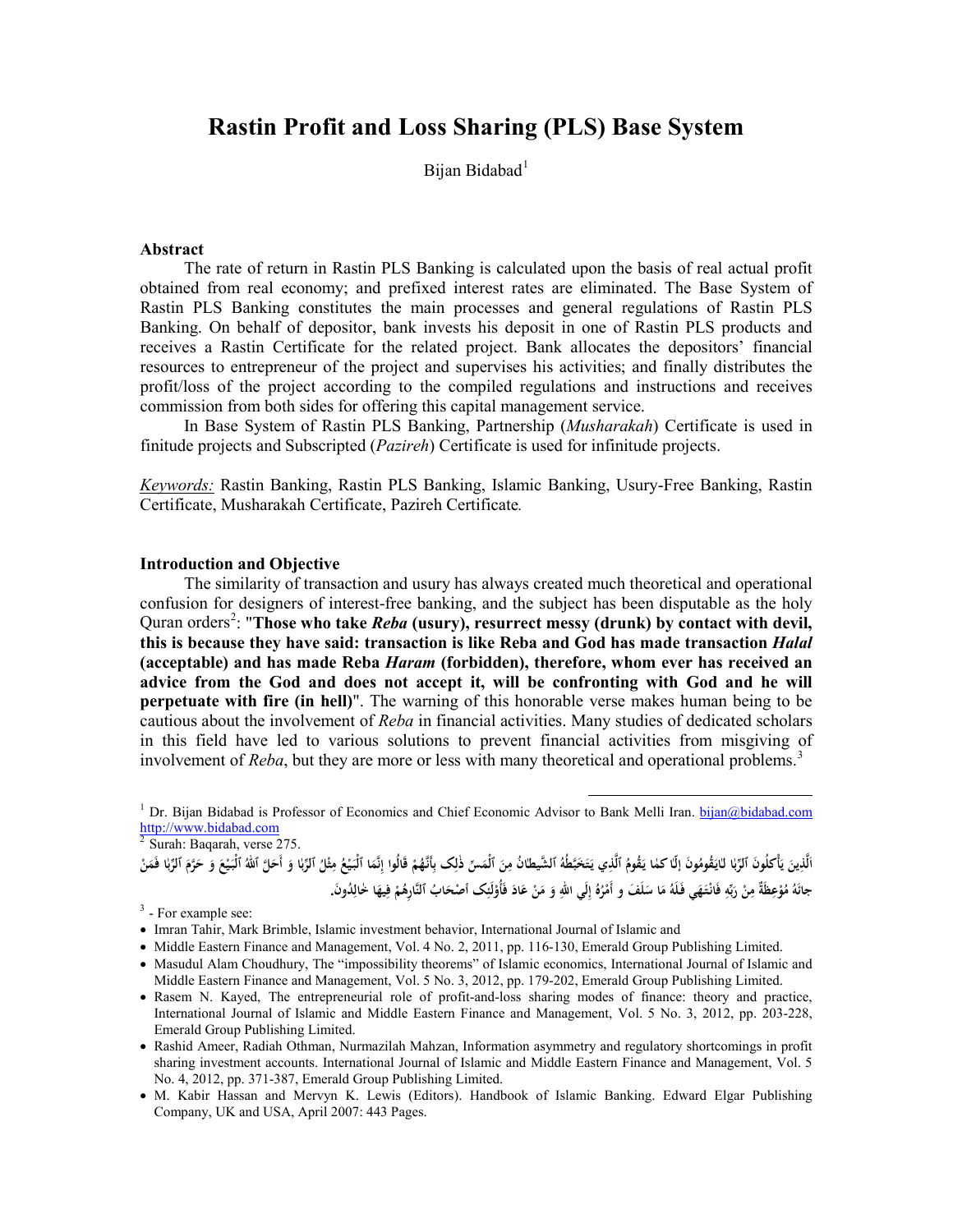One of these solutions is participation of the lender in profit and loss of the receiver of loan. This is the base of PLS banking which related scholars always observe, but in spite of simplicity of the concept, it is not easily applicable in present world and needs designing a capable system to manage sharing activities in banking organization.

#### **Methodology**

To achieve the above-cited objective and rendering participation of loaner and debtor, Rastin Profit and Loss Sharing Banking is introduced. Rastin PLS banking itself is a subset of Rastin Banking. Rastin Banking system is a collection of banking operations designed to implement real Islamic banking and has tried to consider all processes, instructions, approaches, pillars, regulations and sharing organization in an inclusive way and develop a comprehensive solution in this regard which is unprecedented in its kind. Rastin Banking consists of three major parts of Rastin PLS banking (including PLS base system and its financial subsystems), complementary systems, and laws and regulations. In this paper, we try explain the Rastin PLS banking base system.

Rastin PLS Banking facilitates real participation of depositor in profit and loss of the entrepreneur's project in a transparent framework. Bank as intermediate of funds and agent of depositor, offers him capital management services and allocates depositor's deposit to entrepreneur's projects.

Rastin Banking is a national wide project with lots of subtle technical points and we try to introduce its parts in different papers. All the terms and systems definitions<sup>[4](#page-1-0)</sup> are described in the Rastin Banking documents and the full detailed documents are accessible.<sup>[5](#page-1-1)</sup>

### **Rastin PLS Banking Base System**

Rastin PLS Banking Base System refers to the main processes and general procedures of Rastin PLS Banking. On behalf and according to depositor's choice, bank invests depositor's deposit in one of Rastin PLS Products and gives him Rastin Certificate, by allocating depositor's funds to the entrepreneur's selected apprised, evaluated and assessed investment project. Bank fully supervises the project and finally distributes the principal and return of the investment among depositors and entrepreneur after deducting bank's commission. Bank as agent of depositor is responsible to use all its proficiency to preserve depositor's rights and benefits. In Base System of Rastin PLS Banking, Partnership (*Musharakah*) Certificate is used for finitude projects and Subscripted (*Pazireh*) Certificate is used for infinitude projects.

The rate of return in Rastin PLS Banking is calculated upon the basis of actual profit obtained in real economy and pre-fixed interest rate is overthrew. Most of rules and procedures of the Base System are applied to Rastin PLS Financial Subsystems. To enable the bank to reach the goal, this banking system has designed for its own organizational structure and workflows. New innovative financial instruments have been designed for Rastin PLS Banking and by issuing Rastin Certificates and forming block baskets of certificates; bank provides distinct conditions for depositors/transactors of these valuable papers.

Depositor can deposit and participate through the following three banking products:

**Product I: Profit and loss sharing in a particular project:** According to compiled rules and regulations, depositor can invest and share in a specific project by buying its Rastin Certificate and participate in the project yields according to the nominal value of the bought certificate and duration of his participation.

l

<span id="page-1-0"></span><sup>4</sup> Bijan Bidabad, Azarang Amir Ostovar, Saeed Abdallahi, Mahmoud Allahyari Fard, Alexander Pordel, Maryam Heidary, Alireza Shafiee, Mohammad ALI Pourbehrouz, Draft of Rastin Banking Bill, Bank Melli Iran, 2012. Bijan Bidabad, Azarang Amir Ostovar, Saeed Abdallahi, Mahmoud Allahyari Fard, Alexander Pordel, Maryam Heidary, Alireza Shafiee, Mohammad ALI Pourbehrouz, Bylaw Operational Draft of Rastin Banking, Bank Melli Iran,

<span id="page-1-1"></span><sup>2012</sup>*.* <sup>5</sup> - To access detailed full-text documents of Rastin Banking see[: http://www.bidabad.com](http://www.bidabad.com/)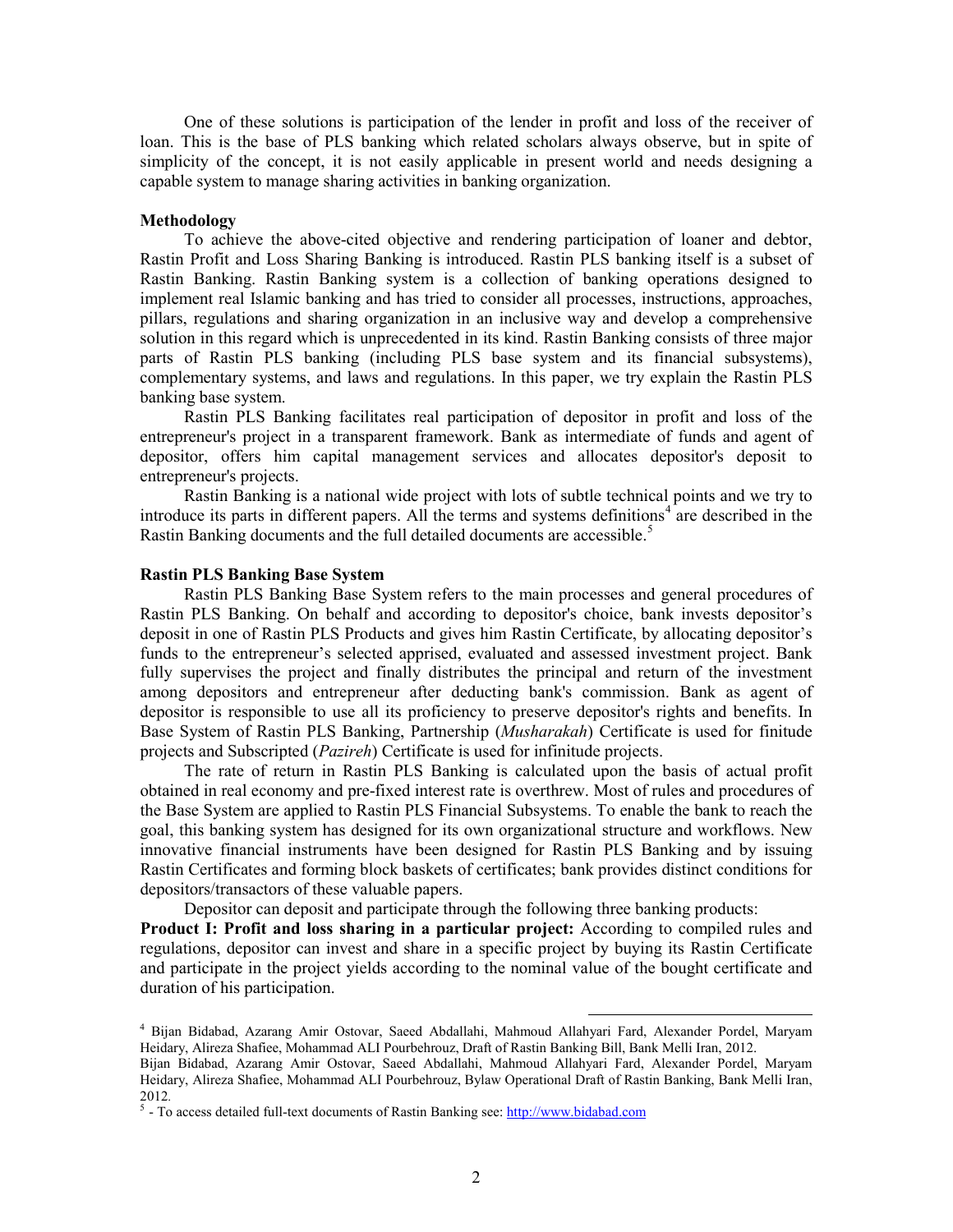**Product II: Profit and loss sharing in basket of projects:** By buying Rastin Certificate, depositor can invest in basket of assessed and approved (by bank) projects and participate in the yields of the project basket according to the nominal value of the bought certificates and duration of his participation.

**Product III: Profit and loss sharing in profit/loss of branch/bank:** By buying Rastin Certificate from a bank, depositor will participate in the profit and loss of the branch/bank according to the compiled rules and regulations. Branch/bank will provide financial reports at the end of financial year and distribute the profit/loss between the branch/bank and depositors according to the nominal value of the certificates and duration of their participation.

Finitude projects are those projects that after the end of construction period are not productive for depositors. On the other hand, these projects are not productive for depositor during utilization period. Although in some PLS financial subsystems, depositor receives installments for his principal capital and the rent of finitude projects after the construction/operational period, but these projects are not productive for depositor from the beginning of the operation period and depositor does not share the productive return of the project. Participation in finitude projects starts by buying Rastin Certificates of one of the abovementioned products. In the first and second products, after the end of construction/operational activities of the project and its sale, and in the third kind product at the end of financial year, profit and loss will be settled according to instructions and agreements between depositor, bank and entrepreneur. The finitude projects end for bank and depositor after the construction period and entrepreneur starts project utilization.

Infinitude projects are those projects that start operations when construction period ends. These projects can be shared via buying Subscripted Certificates and at the end of construction period and beginning of utilization period of the project, instead of distributing the return and settlement, the Subscripted Certificates of depositors will be transformed into shares of the entrepreneur's company. This will be done by bank -or by supervision of bank- and each depositor will share the capital of the company proportional to the nominal value of his certificate and duration of participation. After transforming Subscripted Certificates into shares of company, the financial participation with bank ends. Infinitude projects are productive after construction period and become operational and depositors and entrepreneur can benefit from the project return during the project lifetime according to their shares.

### **Partnership and Subscripted Certificates**

Generally, Rastin Certificates are collection of designed certificates in Rastin PLS banking (in the Base System and its subsystems) and are defined and issued according to Rastin PLS banking regulations. Regarding the supervisory role of the trustee unit of bank, Rastin Certificates are different from prevailed valuable papers and securities and are with "certificate" prefix. Anonymity, transferability in virtual secondary market (Rastin Certificate Market), profitability for bank, market price determination according to supply and demand mechanism of Rastin Certificate Market, periodic settlement with the last owner of the certificate, allowing private, public, real, legal, national or international depositors to transact them are some characteristics of these certificates.

Partnership (*Musharakah*) Certificate is an anonymous -or named- paper which expresses the participation of depositor in one of the PLS banking products with a defined value and is issued by bank for a defined period and its owner shares the profit and loss of the subject of participation proportional to its nominal value and duration of participation according to rules and regulations of Rastin PLS banking.

Subscripted (*Pazireh*) Certificate is an anonymous -or named- paper which expresses the participation of depositors in one of the first or second kind of PLS banking products with a defined value which is issued by bank for construction period for infinitude projects and its owner shares the profit and loss of the subject of participation proportional to its nominal value and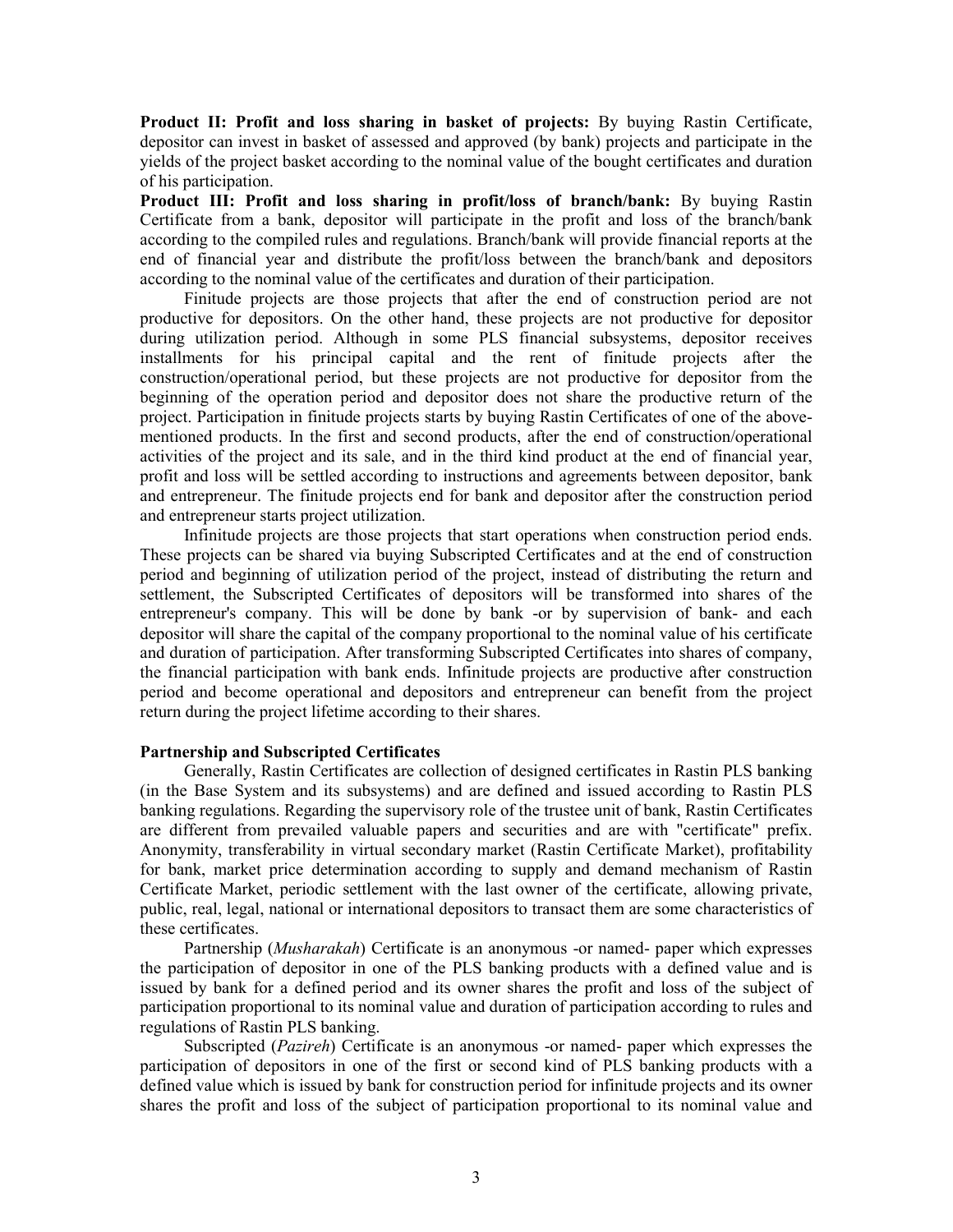duration of participation by becoming the shareholder of the company according to rules and regulations of Rastin PLS banking.

Rastin PLS Base System uses the two Partnership and Subscripted Certificates.

# **Operational Process in Rastin PLS Base System**

Operational stages for entrepreneur to participate in Rastin PLS Base System are as follows:

- 1- Getting informed about participation conditions and regulations through information portal or information counter of PLS bank branch.
- 2- Submitting project proposal to bank.
- 3- Payment of preliminary assessment fee, and submission of related information including justification report, registration documents, necessary licenses and documents to assessment unit of bank.
- 4- Assessment unit will assess the project proposal after evaluating and confirming entrepreneur's technical, financial and managerial capability and report to PLS department of the bank.
- 5- The assessment unit will use available databases and backgrounds of the execution of similar projects by other entrepreneurs and if the project passes necessary justification criteria, -after receiving commission fee from entrepreneur - will assess the project in detail and will determine the type and amount of collaterals, guarantees and entrepreneur's amount of share.
- 6- Banks' accounting and inspection unit will evaluate the value of collaterals and guarantees according to assessment unit report.
- 7- Information of the project (regarding entrepreneur's contribution and his collaterals and guarantees) will be registered after scrutiny.
- 8- Under the guidance of bank's legal unit, Rastin bank PLS branch will sign the contract with entrepreneur. The related information will be registered in system database and entrepreneur information file.
- 9- Information portal or information counter of bank offers the information of the signed agreement and the amount of needed finance to depositors.
- 10- PLS department of bank will deliver a copy of information records of entrepreneur and all documents of project proposal including budgeting, time and phasing plan, necessary funds, method of expending resources, operational method of project, quality control, reporting method and the way of finishing and delivering the project and other necessary documents to trustee unit of the bank.
- 11- By buying the selected project's Rastin Certificates, depositors finance the project.
- 12- After providing necessary fund, bank will hand to entrepreneur according to defined schedule in project proposal.
- 13- The trustee unit supervises the project and continues supervising until the end of project.
- 14- All documents relating to incurred costs, work schedules, operational and financial reports of the project and management letters concerning the observed inconsistencies in the process of auditing and financial reports and other necessary information will be delivered to the bank trustee unit by entrepreneur.
- 15- Supervisory reports of trustee unit concerning the physical progress of the project and executional quality of entrepreneur's execution will be handed to inspection and accounting unit of the bank on predetermined time points.
- 16- The reports of the trustee of the project under the supervision of the trustee unit of PLS department of the bank are measures for next payment of the bank to entrepreneur. All probable discontinuances of the project and its reasons should be reported and confirmed by the trustee unit; otherwise, delays will not be accepted by bank.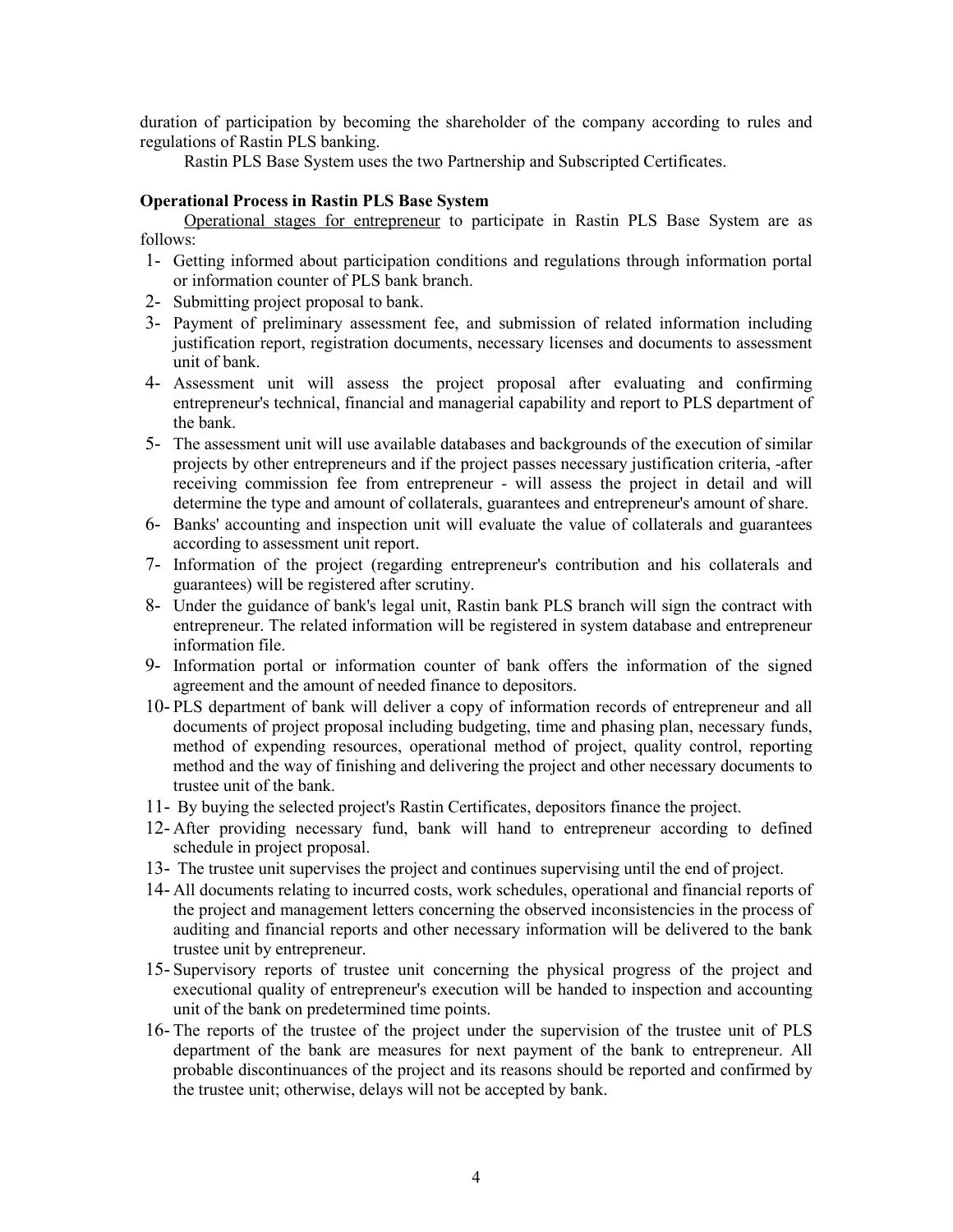- 17- If the funds were not enough for the project, by studying the related document of entrepreneur's request and after confirming trustee unit, bank will issue new certificates to finance the project - during the process of the project execution.
- 18- At the end of operational activities, the profit/loss will be calculated by inspection and accounting software according to compiled instructions and "Rastin Sharing Accounting" formulas and will be distributed among depositors and entrepreneur. In the case of delay report existence, the losses incurred will be calculated.
- 19- If entrepreneur complain about the trustee's reports, the case will be put forward in Dispute Settlement Unit of PLS department. If the complaint is not settled, it will be settled by predefined arbitration process.
- 20- After deduction of bank's commission, the principal and profit/loss of the project will be credited to depositors account and the corresponding certificates will be closed in Rastin Certificate Market.

# Depositing process is as follows:

- 1- By applying to information portal of Rastin Certificate Market website, or a branch of Rastin PLS bank, depositor consults with expert of information counter of PLS bank and gets familiar with Rastin PLS products, terms and regulations of depositing and select one of the Rastin PLS projects for investment.
- 2- After getting informed and selecting financial product depositor will enter the computer system and buys the related Rastin Certificate by paying its price. Moreover, specified informational forms of portal/counter, which comprises the obligations and duties of depositor and mutual agreements, are to be signed electronically.
- 3- By identifying the depositor, the computer system of Rastin Certificate Market will confirm him through his account information and finalize his registration. Regarding the kind of the selected certificate, depositor's identification code will be generated in the system.
- 4- Depositor's identification and transaction record including account number, amount of deposit, details of depositor's information and so on will be kept in the integrated Rastin Certificate Market database.
- 5- After digital conclusion of the contract, registration and receiving money, the system will automatically issue corresponding Rastin Certificate in the name of depositor according to the kind of certificate and product.
- 6- Depositor can negotiate his Rastin Certificate at market price before maturity. Price is determined through the supply and demand of Rastin Certificates. This transaction should take place via Rastin Certificate Market of the bank. Project final settlement will be carried out with the latest owner of the certificate.
- 7- At the end of the contract (for first and second banking products) or at the end of financial year (for the third banking product) the inspection and accounting unit of bank will calculate the profit/loss by considering duration and amount of participation and kind of certificate. The settlement procedure and payment of principal and profit (if any) will take place automatically into depositor's account at the bank. Calculation of the profit of newer participants (depositors) will be carried out according to "Rastin Sharing Accounting".

# **Organization and Setup**

The organization of Rastin PLS Banking includes steering and experts committees and PLS department with clear member's qualifications and their responsibilities and duties. PLS department of bank (with its subordinate units) manages Rastin PLS Banking and is responsible for the process of information service, absorption and allocation of funds, assessment, supervision, accounting, Rastin Certificate Market and arrangement of required coordination between depositor, entrepreneur, trustee, assessor, inspector, and other sides. PLS department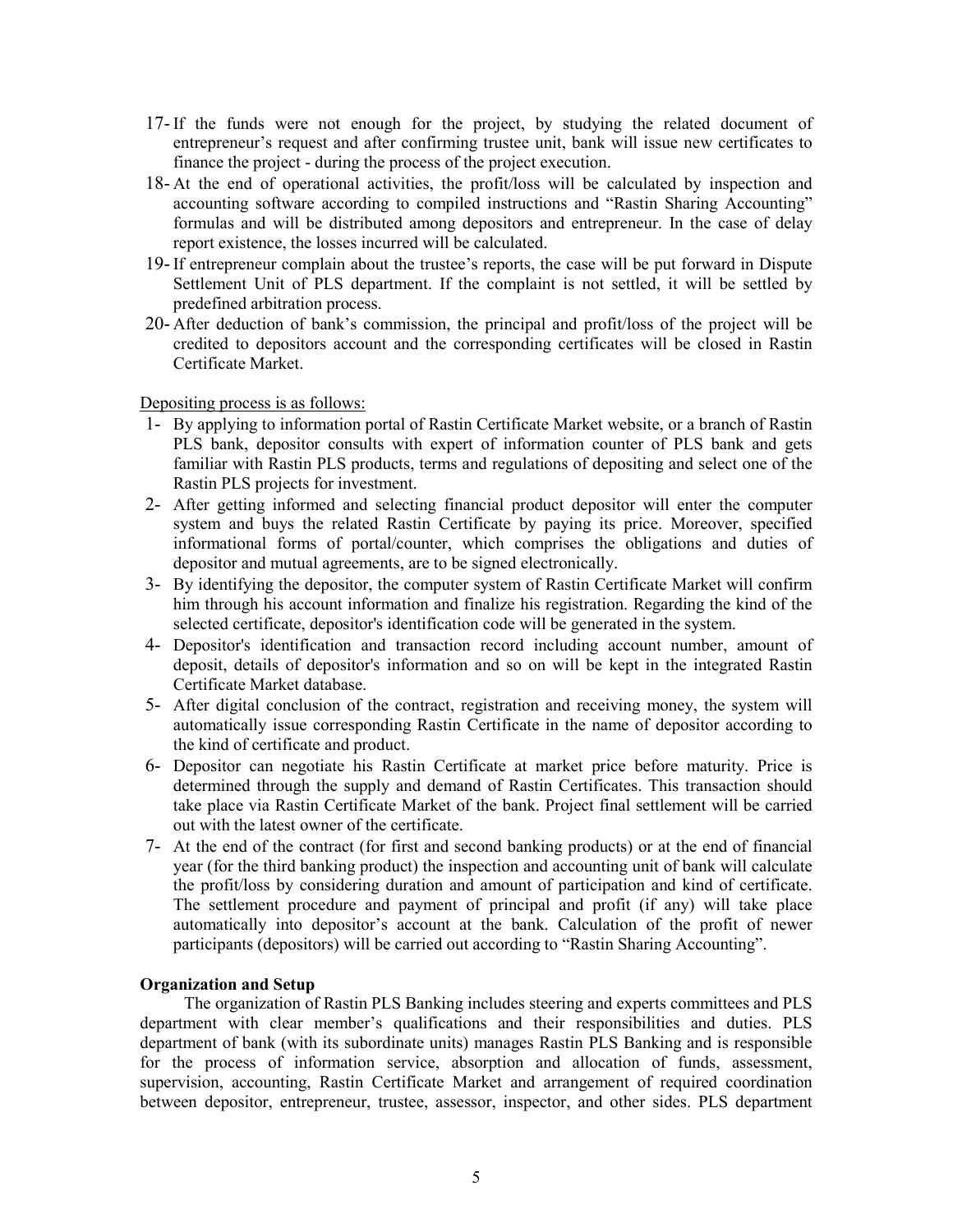enjoys from legal, assessment, accounting and auditing, financial engineering, trustee, dispute settlement committee, secretary and other necessary subordinate departments.

Rastin PLS bank branches are selected by PLS department and operate under the supervision of the branches supervision department. In addition, to possessing customary organizational and operational structure for rendering conventional banking services (like other branches), these branches should enjoy extra PLS information and consultation services sections and cashier sections should be able to process special Rastin PLS Banking functions.

#### **Professional Behavior of Trustee and Assessor**

General regulations and fundamental pillars of professional behavior of the trustee and assessor and in general, all people involved in professions of supervision and assessment in Rastin PLS Banking has been defined and compiled in this banking method. Regarding the importance of the assessor and supervisor professions and emphasis on observing the rights of people, in case of deficiency and waste, assessor and supervisor are responsible and respondent for their behavior to stack holders.

#### **Project Proposal**

Project proposal is a signed document by entrepreneur, and comprehensively shows the justifiability of a project from economic, technical and financial points of views. Entrepreneur is responsible on the context of this document. Therefore, the entrepreneur should be certain about the correctness, precision and commonness of the information, data, calculations, forecasts and estimations of the project plan and provide documents and evidences confirming their correctness. Project plan should have detailed schedule of operations for management and supervision and accordingly, the assessor should provide checklists and supervision program for monitoring the process of physical development of all phases of the project.

Entrepreneur is obliged to provide the method of dividing the profit of the company by considering bonuses, wage increase, overtime, accumulated profit and capitalization methods. These items should not be changed during project implementation period.

#### **Assessment**

Assessment refers to those activities and studies carried out by the bank to confirm the operational capabilities of the entrepreneur and his project proposal from economic, technical, financial and operational points of views to preserve the interests of depositors. Observing various standards and assessment necessities of projects are according to the compiled instructions. Assessment unit of the bank can perform do his duties through internal assessors, or external (legal or real) assessors.

#### **Guarantees, Collaterals and Contributions**

To assure the return and the expected profit of depositor, entrepreneur must provide enough and reliable guarantees and collaterals. Entrepreneur must also has cash and noncash contribution in the proposed project.

### **Insurance**

To promote relative certainty and prevention of probable losses and to cover depositor, bank, entrepreneur and other involving persons against risks; various kinds of predefined insurances regarding different PLS products and certificates are to be engaged according to compiled instructions.

#### **Setting the Contract**

To provide possibilities for people to implement profitable economic projects, depositors receive Rastin Certificate equal to their deposits. Method of setting contract and necessary items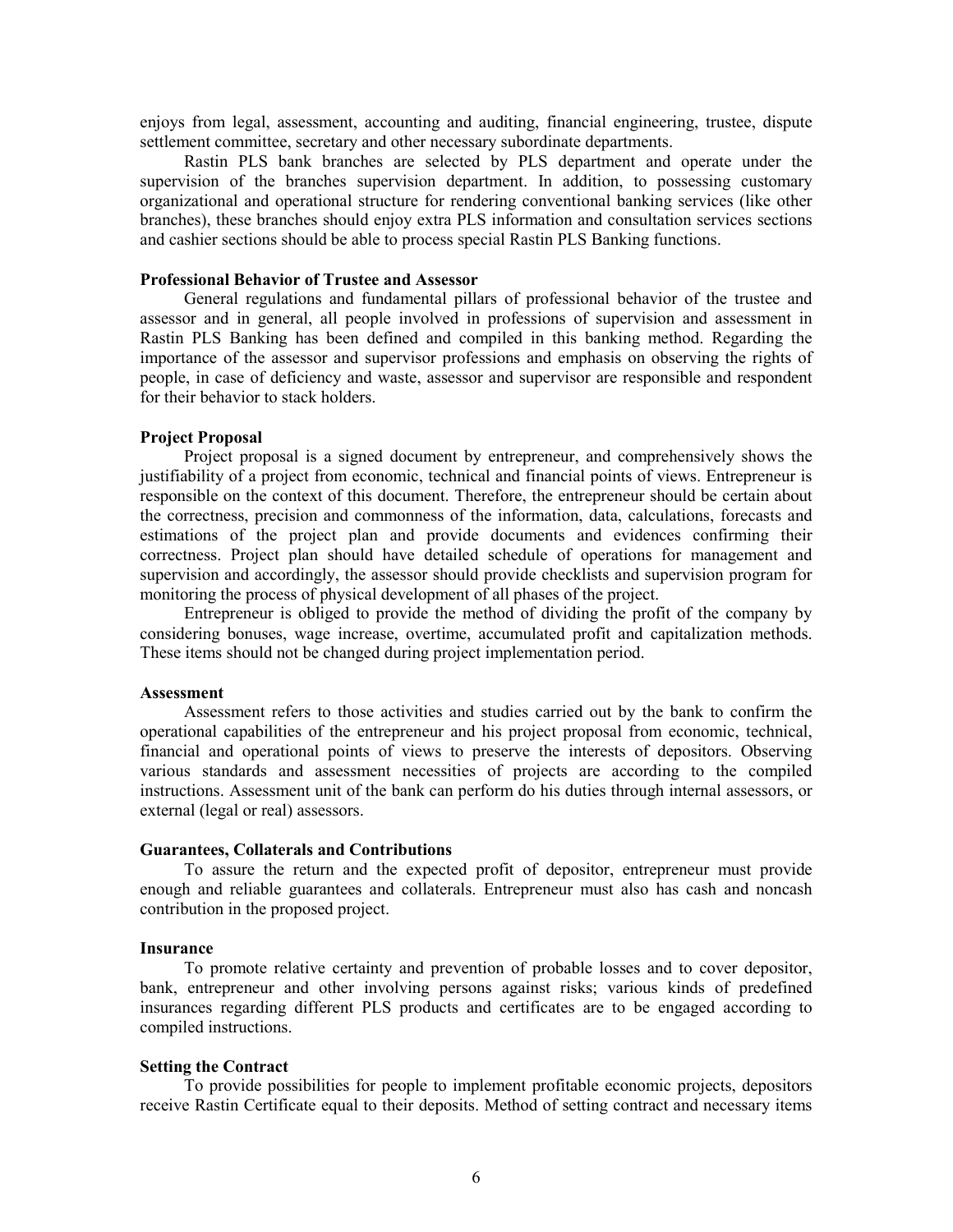to be set in the contracts among bank, depositor, entrepreneur, trustee and assessor have been defined and anticipated in contract forms and procedures.

### **Supervision**

Supervision refers to activities and policies carried out by PLS bank to observe depositor's right for better implementation of project operation. During the execution of project, bank supervises the goodness of the operational works of the project via trustee unit of PLS department and adopts necessary policies. Observing all necessary standards and supervisory obligations are in accordance to the prepared instructions. Trustee unit supervises the project by employing trustee from inside or outside the bank. Outsourced trustees may have real or legal personalities. Trustee unit is formed of financial and technical (engineering) trustee persons. Trustee should have a good experience, technical skills, past related operational records in the subject of the project and had expert personnel and necessary capabilities.

# **Entrepreneur**

To select entrepreneur properly, the assessment unit of the PLS department should assess the capabilities of entrepreneur from technical, performance and management viewpoints. Entrepreneur should have experience, expertise and technical knowledge related to the project accompanying with technical and managerial capabilities of absorbing and using experts for proper exploitation of depositors' resources. Professional experiences, past acceptable operational record, with the subject of project are among major measures in admitting technical capability of entrepreneur. Moreover, entrepreneur should possess acceptable reputation, bound to meet his obligations in his past records and should not have outstanding debts to banking network.

### **Financial Transparency**

To assure observing legal regulations and entrepreneur's company approvals and preventing various forms of corruptions in relation to financial reporting, entrepreneur is obliged to provide transparent information and he or the head and members of management board and executive director of the entrepreneur company are responsible and responsive about company financial reports. Necessary financial transparency of entrepreneur firm has been compiled and is compulsory for participating firms in PLS banking.

### **Information Disclosure**

To acquire transparency of Rastin Certificate Market transactions, and provision of fair conditions for all market actors, the entrepreneur firm is obliged to disclose financial, operational, physical development of the project and other important information. This should be done in bank's website, vis-à-vis entrepreneur firm's website publicly after approving project proposal and during the executional stages of the project from the time of signing contract until the end of settlement.

# **Governance**

Corporate governance is a collection of rules, regulations, structures, processes, cultures and systems, which make the firm to act according to laws and regulations in observing rules, regulations, responsiveness, transparency, fairness, truthfulness and keeping the rights of stackholders and the contract parties. Necessary contents of governance instructions have been defined in Rastin PLS Banking and are obligatory.

### **Auditing**

Auditor will be selected from members of the Official Auditor Society of country with bank's agreement to audit entrepreneur firm accounts. The entrepreneur has to provide necessary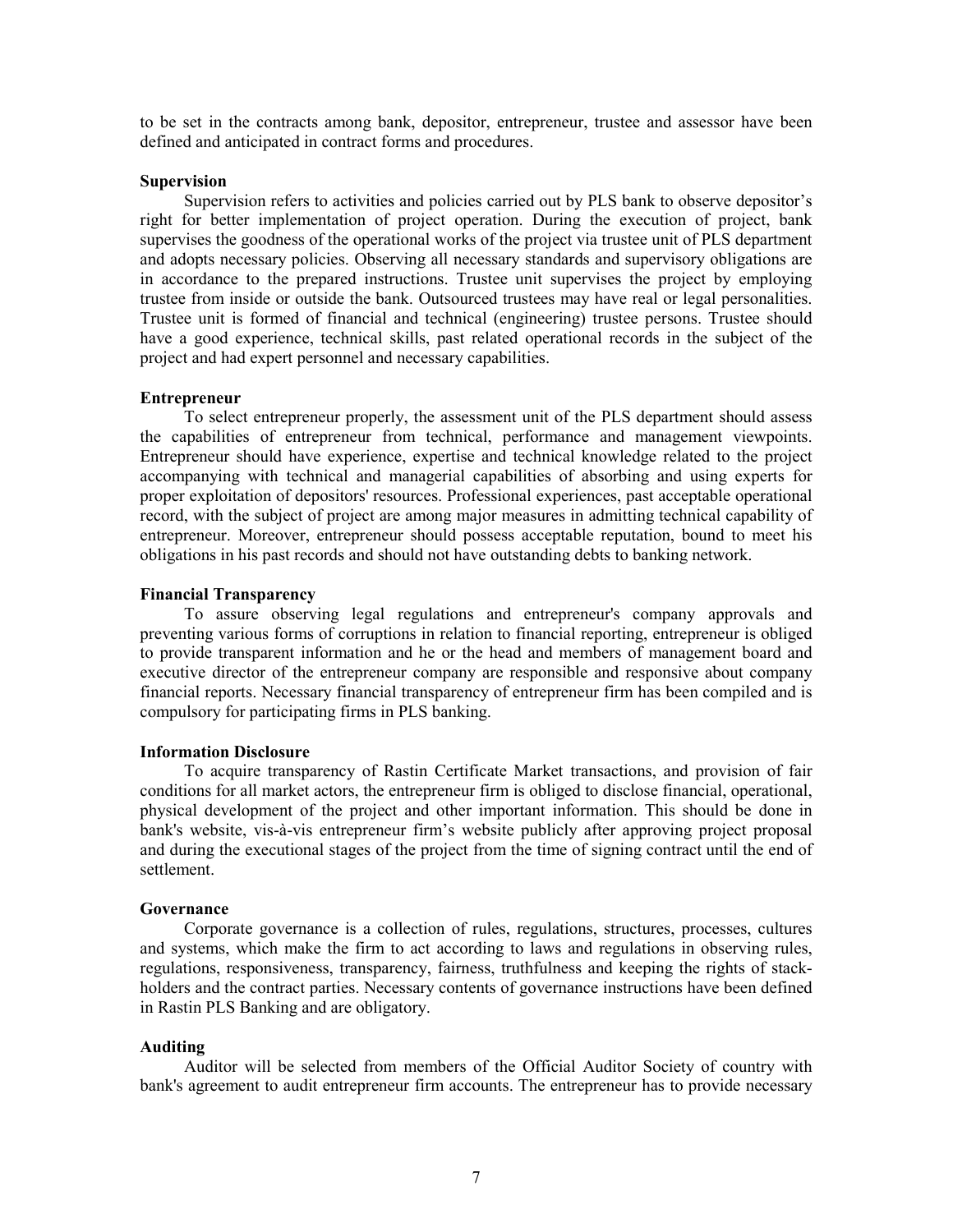conditions for implementing various phases of auditing, especially implicit auditing during the implementation of project.

#### **Rastin Sharing Accounting**

Interest rate is not used in Rastin PLS banking to calculate present or future values income streams or assets values. The base for calculating timed-based-values of capital in Rastin Sharing Accounting system is the value and the duration of participation in every sharing activity. Accounting documents and financial operations of each project are kept separately and profit/loss and all financial results of each project affects only to that project. The share of depositors and entrepreneur from the sale price of the project is in accordance to Euler's value added (income distribution) theorem, which is based on the added values of the factors of production (labor and capital) according to their productivity. [6](#page-7-0)

#### **Change in Time Schedule**

By supervising financial and operational activities of the project, bank will calculate the amount of delay and work-stop. If the project is not finished at due date, the trustee will assess the cost and income by obtaining estimated prices from similar available commodities at the market, accompanying with the documents to estimate the losses due to project delay. The effects of price changes because of delayed schedule will be calculated according to Rastin Sharing Accounting system instructions without interfering interest rate and will be received from the entrepreneur and paid to depositors.

# **Settlement**

Auditing authority for expenses of entrepreneur is trustee unit of PLS Department. Trustee unit is responsible to supervise entrepreneur fund consumption, bookkeeping, financial reporting and executive operations of the project. Unconfirmed expenses of entrepreneur are not regarded as project's expenditures or cost and should be paid by entrepreneur himself. Legal costs such as tax and other legal charges accepted by the trustee unit are acceptable project costs.

For finitude and infinitude projects, with any productive asset<sup>[7](#page-7-1)</sup>, rental asset<sup>[8](#page-7-2)</sup> and dead asset<sup>[9](#page-7-3)</sup>, settlement methods for clearing accounts with depositor and entrepreneur has been defined in compiled instructions considering the corresponding subsystem and the type of Rastin Certificate. If the certificate-holder wants to terminate his participation before the end of his participated project, he can sell his certificate in Rastin Certificate Market.

### **Bank's Receipts**

To cover the costs for providing capital management services, including assessment, supervision, financial engineering, auditing and other costs during the execution of project, bank will receive commission from entrepreneur proportion to fund allocation in each phase. These costs are included as accepted costs of the project.

### **Transforming Certificate into Share**

At the end of the sharing contract in infinitude projects, bank transforms Subscripted Certificates into shares of the company according to the nominal value and duration of certificate participation in the project. The ownership of the project will be transferred to certificates-holders as shareholders and settlement with depositor is done. This procedure has been defined in related compiled instructions.

 $\overline{\phantom{a}}$ 

<span id="page-7-0"></span><sup>6</sup> Tibor Scitovsky (1964), The Behavior of Income Shares: Selected Theoretical and Empirical Issues, National Bureau of Economic Research,<http://www.nber.org/books/unkn64-1><br><sup>7</sup> "Productive assets" refers to the assets of an operating firm.

<span id="page-7-1"></span>

<span id="page-7-2"></span><sup>8</sup> "Rental assets" refers to those assets, which can be let.

<span id="page-7-3"></span><sup>9</sup> "Dead assets" refers to non-operating (suspended) firms or uncultivated lands assets.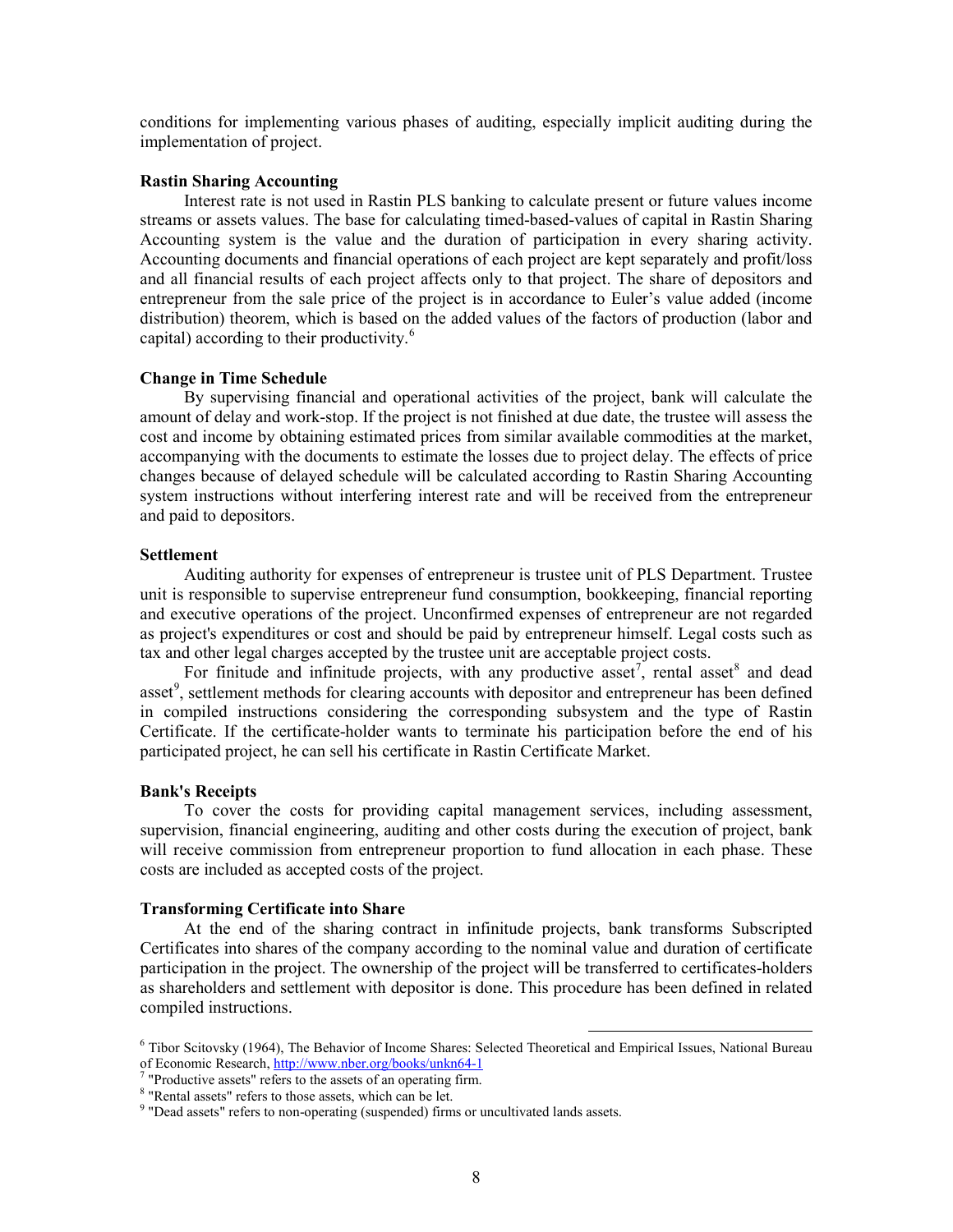### **Inspection and Commodity Standard**

The inspection of raw, intermediate and consumption materials (including quality, amount, kind of packing, defined standards and other related matters according to the contract) bought, and the final product of the project will be carried out by trustee unit or inspection companies confirmed by the trustee unit of bank's PLS Department.

### **Delivery of Goods**

At the end of contract, the commodity will be inspected and sampled at entrepreneur's warehouse by predefined authorities.

### **Auxiliary Financial Tool**

Rastin Certificate basket is a financial basket, which includes Rastin Certificates of various projects financed through Rastin PLS Bank. In order to maximize the return and minimize the risk, the financial engineering unit of bank's PLS Department defines various baskets of Rastin PLS products and offers them to depositors.

### **Unexpected Incidents (Force Majeure)**

Unexpected and unavoidable incidents (force majeure) are those incidents, which are not under the control and prevention of the contract parties and prevent meeting of the contract obligations. The settlement of these incidents has been defined in related instruction.

### **Arbitrary**

The settlement of all conflicts between bank, depositor, entrepreneur and others engaged in Rastin PLS Banking are done by applying to pre-assigned arbiter and admitted by both sides of the conflict and will be according to General and Revolutionary Courts Procedure Law.

# **Financial Subsystems**

Financial subsystems of Rastin PLS Banking are defined as financial methods for financing specific financial needs. These subsystems work under the general regulations of the Rastin PLS Base System and are as follows:

- 1. **Joalah Financial Sharing (JFS):** is a method in which bank finances entrepreneur working capital through a *joalah* contract after the request of the client by depositor's fund or provided fund by purchaser of product through selling Future Certificates and will be forwarded to entrepreneur according to another *joalah* contract. In JFS, Future Certificate is used.
- 2. **Mudarabah Financial Sharing (MFS):** is a kind of *Mudarabah* under the regulations of Rastin PLS Banking in which bank introduces the project proposal of entrepreneur to depositors and by selling Mudarabah Certificates to them, finances commercial activity of entrepreneur. In MFS Mudarabah Certificate and Periodic Mudarabah Certificate are used.
- 3. **Installment Financial Sharing (IFS):** depositor (*moghsit*) by financing a portion of needed fund will share the activity of entrepreneur (*ghasit*) for the contract period and receives his money back by installments and finally after the settlement of the payments, the entrepreneur becomes the owner of the project and sharing will be terminated. IFS is carried out through one of the three *Mughasatah* contracts (ordinary, rental and sharing *Mughasatahs*) and by application of Ordinary *Mughasatah* Certificates and Rental *Mughasatah* Certificate for finitude projects and Partnership *Mughasatah* Certificates for infinitude projects.
- 4. **Rent Financial Sharing (RFS):** entrepreneur gives the ownership of a portion of his asset (of productive or service firm, building or installations which can be let) including productive, non-productive or dead assets to depositor for a time period and mortgages it and pays depositor's share back in lump sum at the end of contract, or periodically. The principal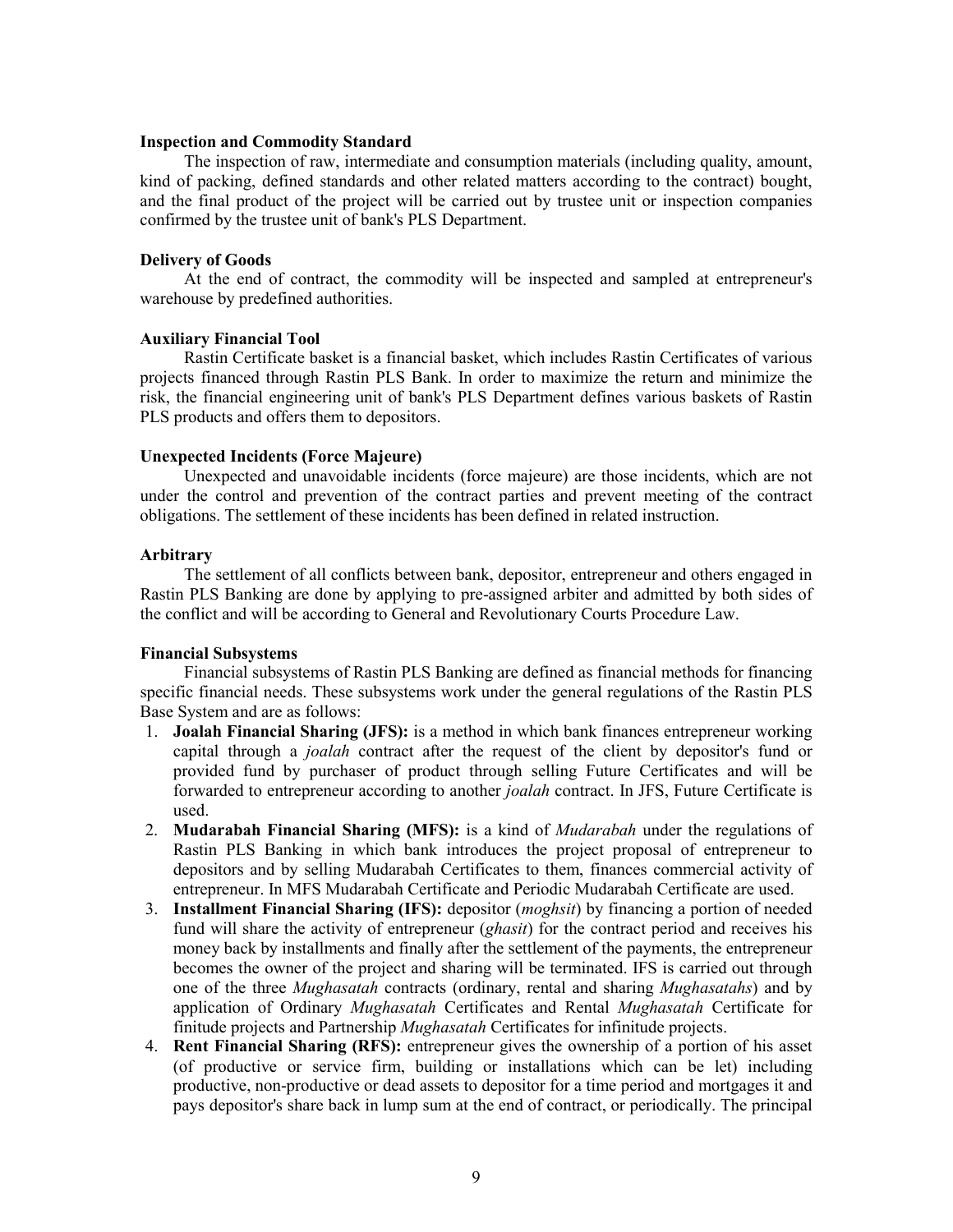capital of depositor will be returned to him at the end of contract and its yields will be given to him in lump sum at the end of contract or periodically. Mortgage Sharing, Periodic Mortgage Sharing, *Mortgage Mudarabah*, Periodic *Mudarabah* Mortgage, *Muzaraah* Mortgage Periodic *Muzaraah* Mortgage, *Mugharasah* Mortgage, Periodic *Mugharasah* Mortgage, *Musaghah* Mortgage, Periodic *Musaghah* Mortgage, *Istisna* Mortgage, Periodic *Istisna* Mortgage and Rental Certificates are used in RFS.

- 5. **Bail Financial Sharing (BFS):** entrepreneur uses depositor's deposit to produce commodity and delivers it or its price at maturity to depositor. Bail Certificate is used in BFS.
- 6. **Rastin Group Funding (RGF):** is collecting of deposits of specific depositors for specific beneficial project under the regulations of Rastin Banking. In RGF, Rastin certificate is not issued.
- 7. **Rastin Personal Security (RPS):** pension fund (pension security and retirement funds) as agent of employees or unemployed persons (insured and depositor) will accumulate their insurance fee or deposit and invest it in Rastin PLS banking products in RPS. By absorbing deposit, bank issues Rastin Certificates in accordance to the kind of sharing plan of fund with entrepreneur in the ownership and name of the fund. In addition, the fund asks the bank to issue Security Certificate in the name of insured/depositor person. The issued certificate is like the share of depositor or insured person from the capital of the fund. Social Security, Personal Security and Pension Certificates are used in RPS.
- 8. **Rastin Social Takaful (RST):** benevolent people can deposit their funds at bank for charity or for public interest purposes in form of social takaful. Through order or demand of the benevolent person, loan or grant is donated to poor and protectable people or their families. Takaful and Loan Certificates are used in RST.
- 9. **Sponsor Crowd Funding (SCF):** is the process of collecting non-returnable funds for a specific protective goal of entrepreneur through the bank via social networks. In SCF, Rastin certificate is not issued.
- 10. **Peer to Peer Loan (PPL):** is the process of collecting funds for loan-financing the entrepreneur through the bank and via social networks. In PPL, Rastin certificate is not issued.
- 11. **Rastin Swap Bond (RSB):** are digital valuable papers contracted on the base of *Mubadalah* (Swap) Contract in such a way that the amounts and durations of first and second swaps are the same. Swapper issues the paper and becomes debtor to swappee. Swapper should return the amount of the first swap to swappee (paper holder) at first maturity. Swapper is committed to lend the swappee with equal amount and duration of first swap (or select the amount and duration of second swap in such a way that the multiplication of first swap duration by its amount be equal to the same multiplication for the second swap). At second maturity, swappee is committed to return the swap to swapper. For this paper, no interest rate is used. Rastin Swap Bond (RSB) can be issued in four general types of Central Bank RSB, Treasury RSB, Bank RSB and Commercial RSB and in domestic money and foreign exchange with specific conditions. Rastin Swap Bond is not based on partnership and just is a kind of swapping assets, so, it is not encountered as Rastin PLS Financial subsystems but uses its infrastructure such as Organization and Setup and Rastin Certificate Market (RCM).
- 12. **Rastin Swap Deposit (RSD):** is a new banking deposit account, which is interest-free and is based on Swap Contract in Rastin Banking. In this depositing by opening the deposit, depositor is entitled to use interest-free loan to the amount and duration that his resources has been being deposited and then return the money back to the bank. Depositor and bank agree that a combination of money and duration to be selected in such a way that the products of amount and duration in both operations of depositing and loaning be the same. From the time of depositing to the first maturity (the date that depositor requests loan), depositor is lender and bank is borrower; and from the time of first maturity to second maturity (the date that depositor returns the money back to the bank) depositor is borrower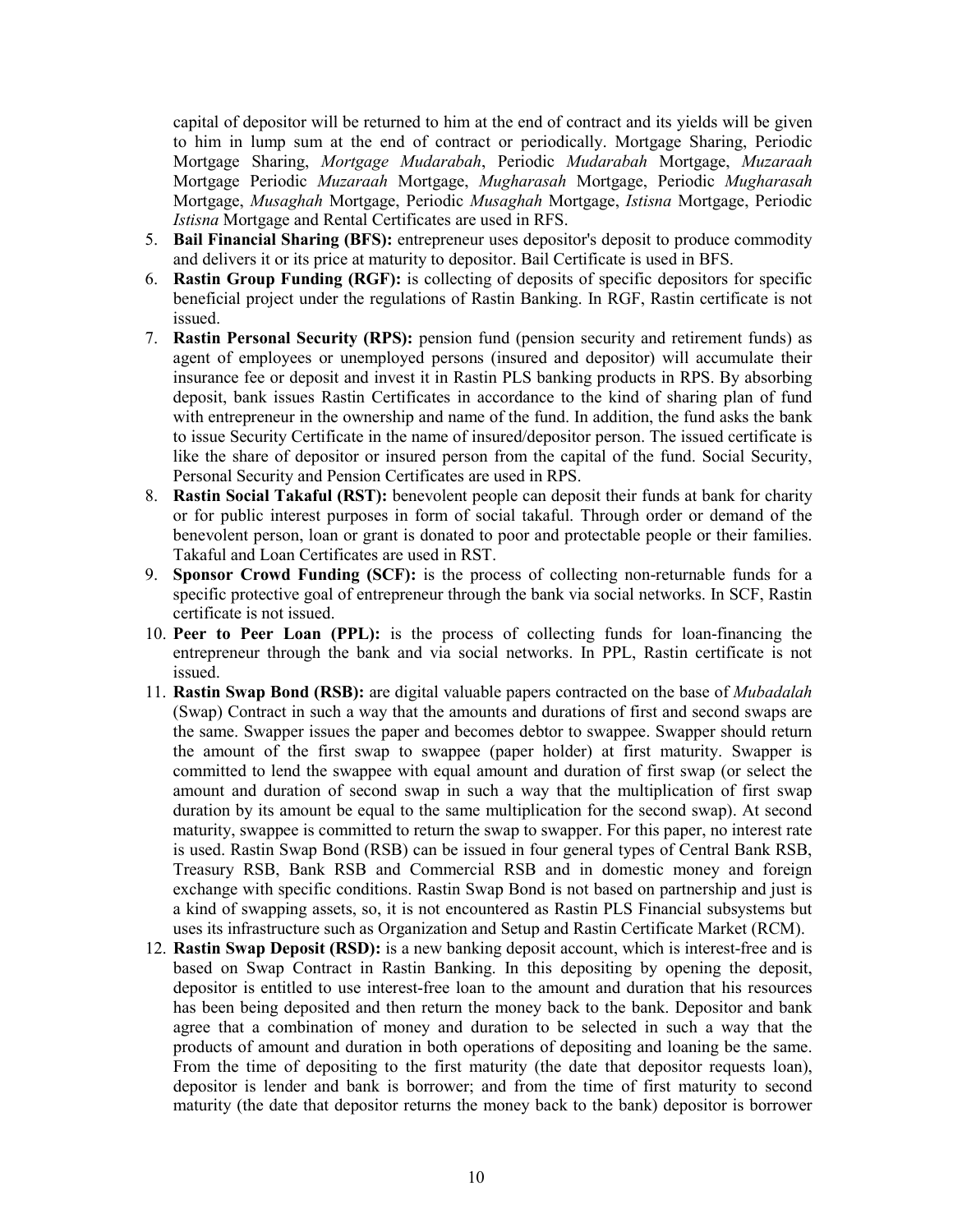and bank is lender.

13. **Rastin Swap Card (RSC):** is a bankcard, and has no interest rate and is issued based on the Swap Contract in Rastin Banking. In Rastin Swap Card there are two periods. In the first period card issuer lends money to card holder; and in the second period borrows money from card holder instead. At the first stage card issuer credits a certain amount of money for specific time duration to the card of cardholder and requests the cardholder to deposit the same amount for the same period at the end of the cited time duration (first maturity) in the issuer's deposit account. Card issuer and cardholder can agree for a combination of amount and duration for which the product of them (amount by duration) be equal for both operations of lending money by issuer and depositing by card holder. Rastin Swap Card can be issued in both local and foreign currencies. Bank receives fee by offering Rastin Swap Card service.

# **Complementary Systems**

Complementary systems of Rastin Banking refer to innovations, platforms and supplementary Rastin Banking methods and include the following systems:

- 1- **Rastin Certificate Market (RCM):** is a web-based settlement system for transaction of interest-free Rastin Certificates and Rastin Swap Bond in Rastin PLS bank.
- 2- **Crowd Funding System (CFS):** this system is a web-based system, which collects funds for Sponsor Crowd Funding (SCF) and Peer to Peer Loan (PPL) projects via social networks.
- 3- **Operation Control and Monitoring System (OCM):** is a computerized web-based system that provides the possibility of online inspection and control of bank personnel activities.
- 4- **Collateral Registration System (CRS):** is an online web-based integrated system for registering movable and immovable assets.
- 5- **Mortgage Securitization System (MSS):** this system facilitates people to change their assets into Guarantee Certificates through the bank.
- 6- **Serial Commitments Clearance (SCC):** provides the necessary arrangements for settlement of obligations of people who are in debt to someone from one hand, while they are creditors to someone else in a chain of debits and credits in a set of people.
- 7- **Interbank Withdrawal Protocol (IWP):** is an interbank agreement that allows the bank to withdraw its claims online from other debtor's accounts o at different banks when the debtor's account at the agent bank is empty.
- 8- **Non-usury Scripless Security Settlement System (NSSSS):** this is an online-integrated web-based settlement system at central bank for transaction of Rastin Certificates and Rastin Swap Bonds coordination and supervision.
- 9- **Money Laundering Detection System (MLD)**: provides necessary structural and electronic bases to compare tax information and bank information to discover money laundering.

# **Draft of Bill and Bylaws**

The following first two items compromise all necessary regulations to perform Rastin Banking. These drafts are fully adoptable for all countries who prefer to enjoy interest-free banking partially or in an integrated way :

- 1. Draft of Rastin Banking Bill $10$
- 2. Draft of Operational Bylaw of Rastin Banking<sup>[11](#page-10-1)</sup>
- 3. Draft of Operational Bylaw of Financial Transparency, Governance and Banking Information Disclosure in Rastin Banking.

 $\overline{\phantom{a}}$ 

<span id="page-10-0"></span><sup>10</sup> Bijan Bidabad, Azarang Amir Ostovar, Saeed Abdallahi, Mahmoud Allahyari Fard, Alexander Pordel, Maryam Heidary, Alireza Shafiee, Mohammad ALI Pourbehrouz, Draft of Rastin Banking Bill, Bank Melli Iran, 2012.

<span id="page-10-1"></span><sup>11</sup> Bijan Bidabad, Azarang Amir Ostovar, Saeed Abdallahi, Mahmoud Allahyari Fard, Alexander Pordel, Maryam Heidary, Alireza Shafiee, Mohammad ALI Pourbehrouz, Bylaw Operational Draft of Rastin Banking, Bank Melli Iran, 2012*.*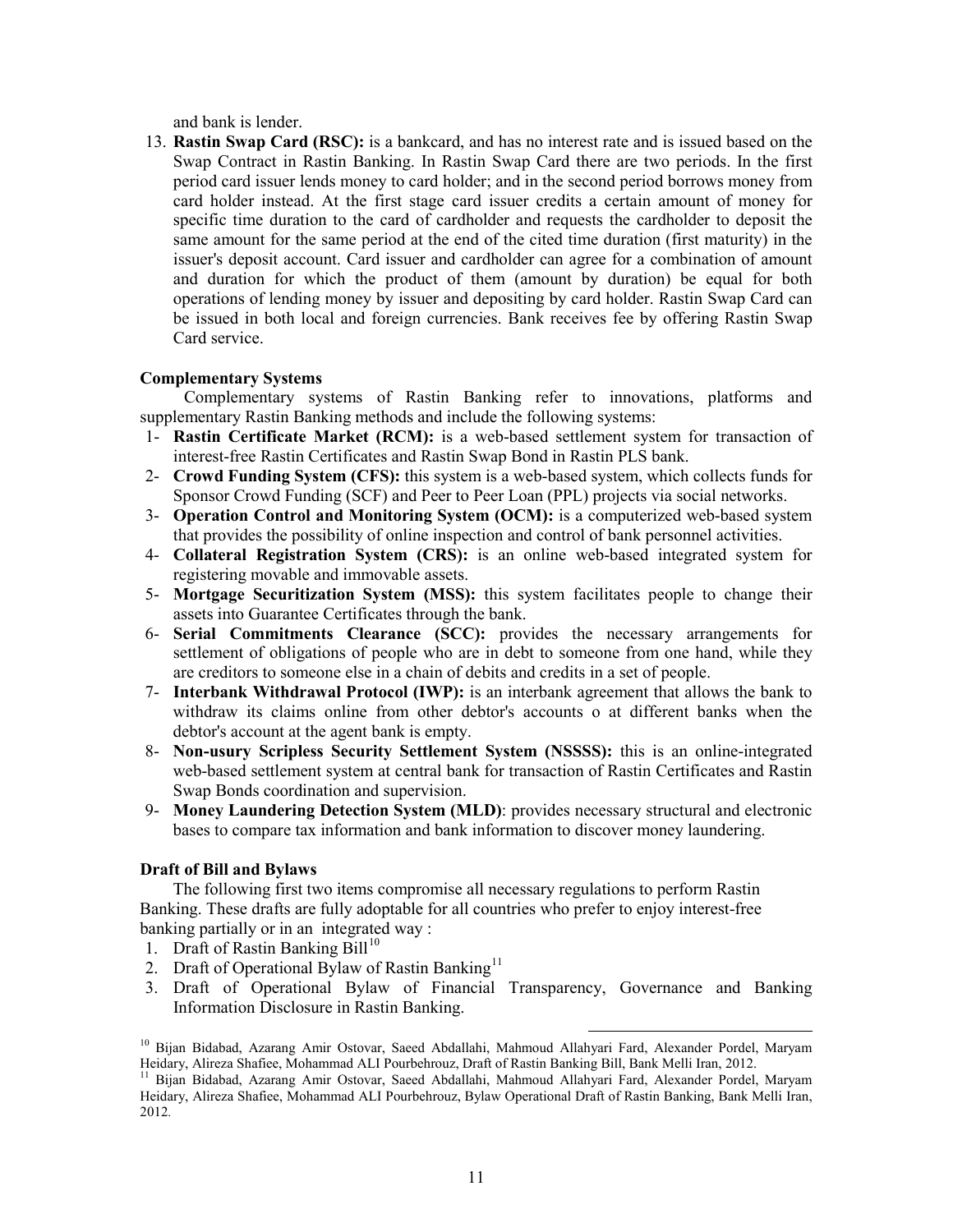4. Draft of Bylaw of Execution of Bank's Enforceable Documents and Method of Investigation of Complain of Executional Process in Rastin Banking.

# **Conclusion**

In this paper, we had a glance at Rastin PLS Banking Base System. This system is completely new and has just been installed in some branches of Bank Melli Iran. However, the system is now functioning and has attracted depositors and investors and since the procedures and instructions are well defined, the bank's staff could perform it well. The results of the test system are very satisfactory, but it needs more time for more analysis of the weak and strong points of the system.

# **References**

- Imran Tahir, Mark Brimble, Islamic investment behavior, International Journal of Islamic and Middle Eastern Finance and Management, Vol. 4 No. 2, 2011, pp. 116-130, Emerald Group Publishing Limited.
- Masudul Alam Choudhury, The "impossibility theorems" of Islamic economics, International Journal of Islamic and Middle Eastern Finance and Management, Vol. 5 No. 3, 2012, pp. 179-202, Emerald Group Publishing Limited.
- Mohammad Kabir Hassan and Mervyn K. Lewis (Editors). Handbook of Islamic Banking. Edward Elgar Publishing Company, UK and USA, April 2007: 443 Pages.
- Rasem N. Kayed, The entrepreneurial role of profit-and-loss sharing modes of finance: theory and practice, International Journal of Islamic and Middle Eastern Finance and Management, Vol. 5 No. 3, 2012, pp. 203-228, Emerald Group Publishing Limited.
- Rashid Ameer, Radiah Othman, Nurmazilah Mahzan, Information asymmetry and regulatory shortcomings in profit sharing investment accounts. International Journal of Islamic and Middle Eastern Finance and Management, Vol. 5 No. 4, 2012, pp. 371-387, Emerald Group Publishing Limited.
- Tibor Scitovsky, The Behavior of Income Shares: Selected Theoretical and Empirical Issues, National Bureau of Economic Research, 1964.<http://www.nber.org/books/unkn64-1>

# **Resources of Rastin Banking**

The Persian and English documents of Rastin Banking including detailed explanation of this banking method can be accessed through [http://www.bidabad.com](http://www.bidabad.com/) in full texts:

# **Persian Books**

.1 بیژن بیدآباد، (کتاب) مبانی عرفانی اقتصاد اسلامی، پول، بانک، بیمه و مالیه از دیدگاه حکمت. پژوهشکدة پولی و بانکی، بانک مرکزي جمهوري اسلامی ایران، .1383

<http://www.bidabad.com/doc/mabani-erfani-eqtesade-islami.pdf>

.2 بیژن بیدآباد، ژینا آقابیگی، مهستی نعیمی، آذرنگ امیراستوار، سعید صالحیان، سعید نفیسی زیده سرایی، علیرضا مهدیزاده چلهبري، بیژن حسینپور، سعید شیخانی، محمود الهیاري فرد، محمد صفاییپور، نادیا خلیلی ولائی. (کتاب) طرح تفصیلی بانکداري مشارکت در سود و زیان راستین (PLS(، اداره تحقیقات و برنامهریزي، بانک ملی ایران، .1387

<http://www.bidabad.com/doc/detailed-pls.pdf>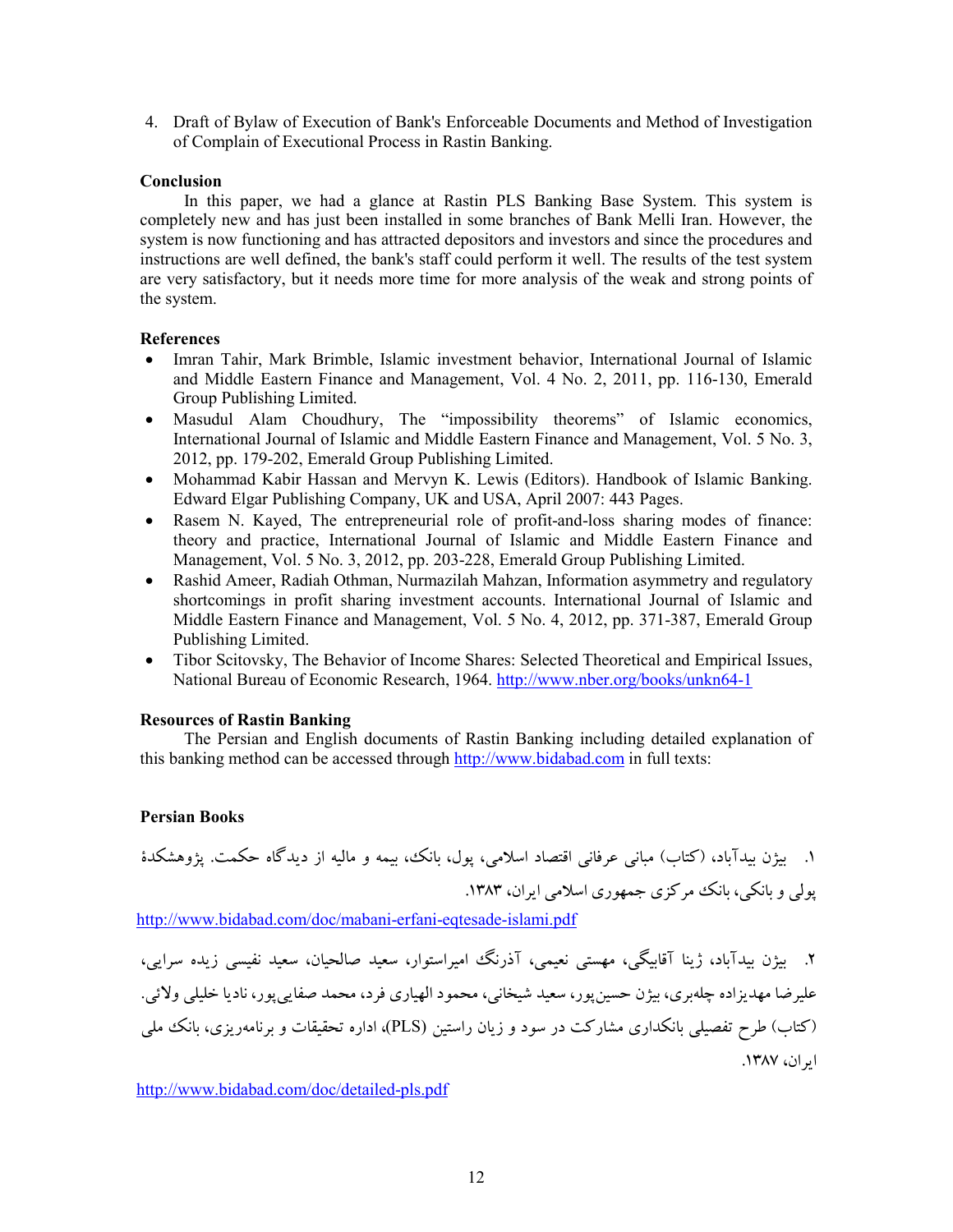.3 بیژن بیدآباد، ژینا آقابیگی، آذرنگ امیراستوار، ابوالفضل هزاوه، علیرضا شفیعی، سعید نفیسی زبده سرائی، علیرضا مهديزاده، علی حیاتداودي، بیژن حسینپور، سید علی حسینی، اکبر شالی، محمد کاشفی، محمود الهیاري فرد، محمد صفاییپور، علی کوثري، باقر عیناله زاده، مهستی نعیمی، نادیا خلیلی ولائی، شاکري. (کتاب) طرح تفصیلی مشارکت مالی مضاربه (MFS)، زیرسیستم بانکداری مشارکت در سود و زیان راستین (PLS)، بانک ملی ایران، تهران .1389

<http://www.bidabad.com/doc/detailed-mfs.pdf>

.4 بیژن بیدآباد، آذرنگ امیراستوار، ابوالفضل هزاوه، علیرضا شفیعی، سعید نفیسی زبده سرائی، علیرضا مهديزاده، علی حیاتداودي، بیژن حسینپور، سیدعلی حسینی، اکبر شالی، محمد کاشفی، محمود الهیاري فرد، محمد صفاییپور، علی کوثري، باقر عیناله زاده، مجید ناصري، مهستی نعیمی، نادیا خلیلی ولائی، شاکري. (کتاب) طرح تفصیلی مشارکت مالی جعاله (JFS)، زیرسیستم بانکداری مشارکت در سود و زیان راستین (PLS)، بانک ملی ایران، تهران .1389

<http://www.bidabad.com/doc/detailed-jfs.pdf>

.5 بیژن بیدآباد، امیر عباس سیاهپوش، مهتاب میرزایی قاضی، سمیه الجبوري، زینب غلامی، امیر شریفی، امیر شمس، شهرام اکبرزاده. (کتاب) طرح تفصیلی گواهی قرضالحسنه پس انداز، بانک قرض الحسنه مهر ایران، ۱۳۸۹. <http://bidabad.com/doc/gavahi-qarz-tarh-bi-vam.pdf> <http://bidabad.com/doc/gavahi-qarz-tarh.ppt>

.6 بیژن بیدآباد، امیرعباس سیاهپوش، مهتاب میرزایی قاضی، سمیه الجبوري، زینب غلامی، امیر شریفی، امیر شمس، شهرام اکبرزاده. (کتاب) طرح تفصیلی گواهی قرضالحسنه پسانداز با گواهی امتیاز حق وام، بانک قرضالحسنه مهر ایران، .1390

<http://bidabad.com/doc/gavahi-qarz-tarh-ba-vam.pdf>

.7 بیژن بیدآباد، (کتاب) طرح تفصیلی مشارکت مالی مقاسطه (IFS(، زیرسیستم بانکداري مشارکت در سود و زیان راستین (PLS). اداره تحقیقات و برنامهریزی، بانک ملی ایران، تهران ١٣٩٠.

<http://www.bidabad.com/doc/detailed-ifs.pdf>

.8 بیژن بیدآباد، (کتاب) طرح تفصیلی مشارکت مالی اجاره (RFS(، زیرسیستم بانکداري مشارکت در سود و زیان راستین (PLS(. اداره تحقیقات و برنامهریزي، بانک ملی ایران، تهران .1390

<http://www.bidabad.com/doc/detailed-rfs.pdf>

.9 بیژن بیدآباد. (کتاب) طرح تفصیلی تکافل اجتماعی راستین (RST(، زیرسیستم بانکداري مشارکت در سود و زیان راستین (PLS(، بانک ملی ایران، تهران .1391

<http://www.bidabad.com/doc/detailed-rst.pdf>

.10 بیژن بیدآباد. (کتاب) طرح تفصیلی تأمین مالی امانی (BFS(، زیرسیستم بانکداري مشارکت در سود و زیان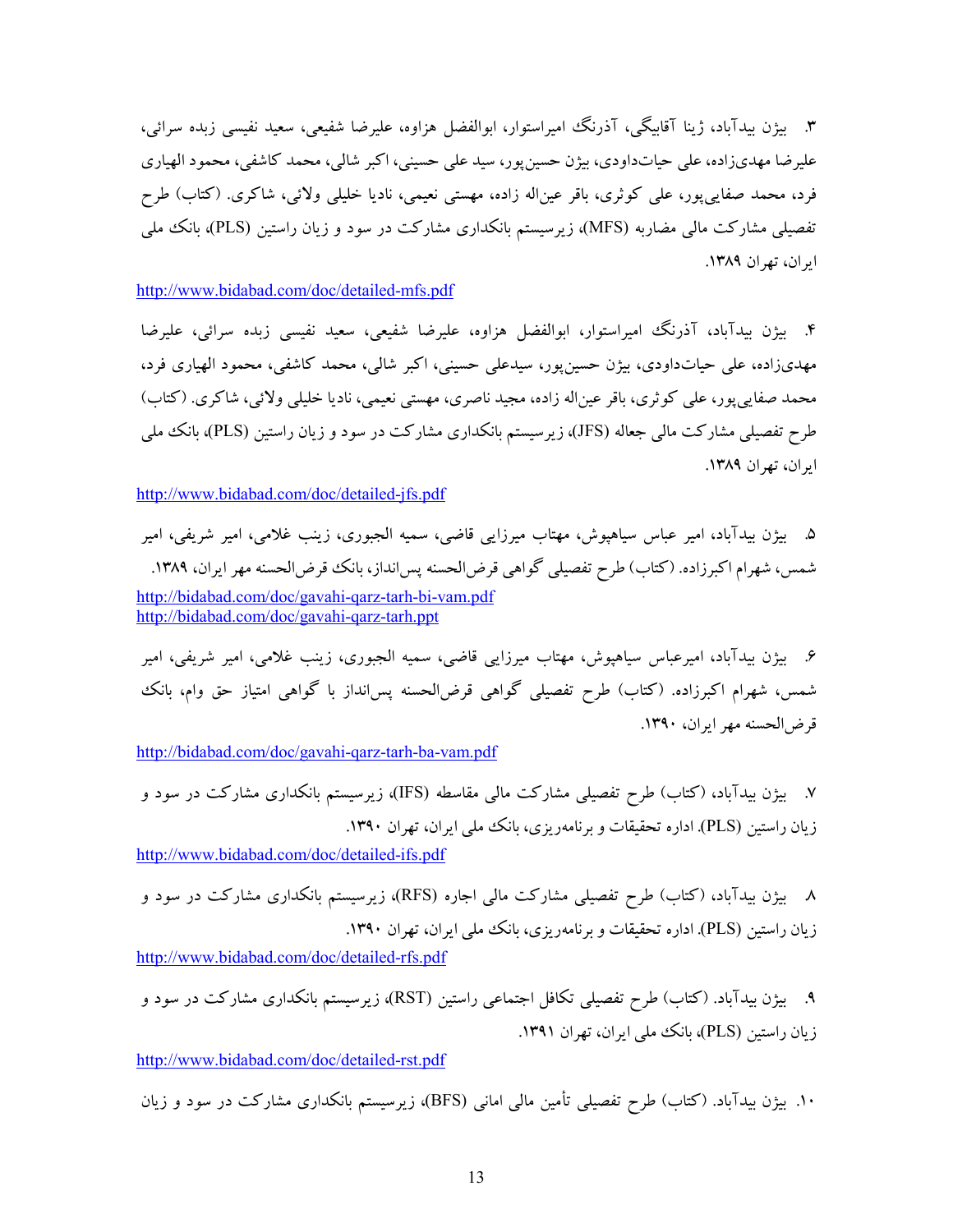راستین (PLS(، بانک ملی ایران، تهران .1391

<http://www.bidabad.com/doc/detailed-bfs.pdf>

.11 بیژن بیدآباد. (کتاب) طرح تفصیلی تأمین شخصی راستین (RPS(، زیرسیستم بانکداري مشارکت در سود و زیان راستین (PLS)، بانک ملی ایران، تهران ۱۳۹۱.

<http://www.bidabad.com/doc/detailed-rps.pdf>

.12 بیژن بیدآباد، آذرنگ امیراستوار، سعید عبداللهی، محمود الهیاريفرد، اسکندر پردل، مریم حیدري، علیرضا شفیعی، محمدعلی پوربهروز، (کتاب) پیشنویس لایحه قانونی بانکداري راستین، بانک ملی ایران، .1391 <http://www.bidabad.com/doc/rastin-banking-bill.pdf>

.13 بیژن بیدآباد، آذرنگ امیراستوار، سعید عبداللهی، محمود الهیاريفرد، اسکندر پردل، مریم حیدري، علیرضا شفیعی، محمدعلی پوربهروز، (کتاب) پیشنویس آئینiامه اجرایی بانکداری راستین، بانک ملی ایران، ۱۳۹۱. <http://www.bidabad.com/doc/rastin-banking-regulation.pdf>

.14 بیژن بیدآباد، (کتاب) طرح تفصیلی سیستم کشف پولشویی (MLD(، سیستم مکمل بانکداري راستین. اداره تحقیقات و برنامهریزي، بانک ملی ایران. .1391

<http://www.bidabad.com/doc/detailed-mld.pdf>

.15 بیژن بیدآباد، محمود الهیاريفرد، اسکندر پردل، سعید عبداللهی، شهرام مهرپویا، علی حسینیپور، معصومه خالصیان (کتاب) طرح تفصیلی تأمین مالی جمعی راستین (RCF(. اداره کل تحقیقات، برنامهریزي و مدیریت ریسک، بانک ملی ایران. ۱۳۹۳.

<http://www.bidabad.com/doc/detailed-rcf.pdf>

.16 بیژن بیدآباد، محمود الهیاريفرد، اسکندر پردل، سعید عبداللهی، شهرام مهرپویا، علی حسینیپور، معصومه خالصیان (کتاب) طرح تفصیلی تأمین مالی گروهی راستین (RGF(. اداره کل تحقیقات، برنامهریزي و مدیریت ریسک، بانک ملی ایران. .1393

<http://www.bidabad.com/doc/detailed-rgf.pdf>

۱۷. بیژن بیدآباد، (کتاب) بانکداری راستین، جلد اول: مباحث نظری. مؤسسه نوین پژوهان، ۱۳۹۳. <http://www.bidabad.com/doc/rastin-bank-1-fa.pdf>

۱۸. بیژن بیدآباد، (کتاب) بانکداري راستین، جلد دوم: مباحث کاربردي. مؤسسه نوین پژوهان، ۱۳۹۳. <http://www.bidabad.com/doc/rastin-bank-2-fa.pdf>

۱۹. بیژن بیدآباد، (کتاب) بانکداری راستین، جلد سوم: مباحث اجرایی. مؤسسه نوین پژوهان، ۱۳۹۳. <http://www.bidabad.com/doc/rastin-bank-3-fa.pdf>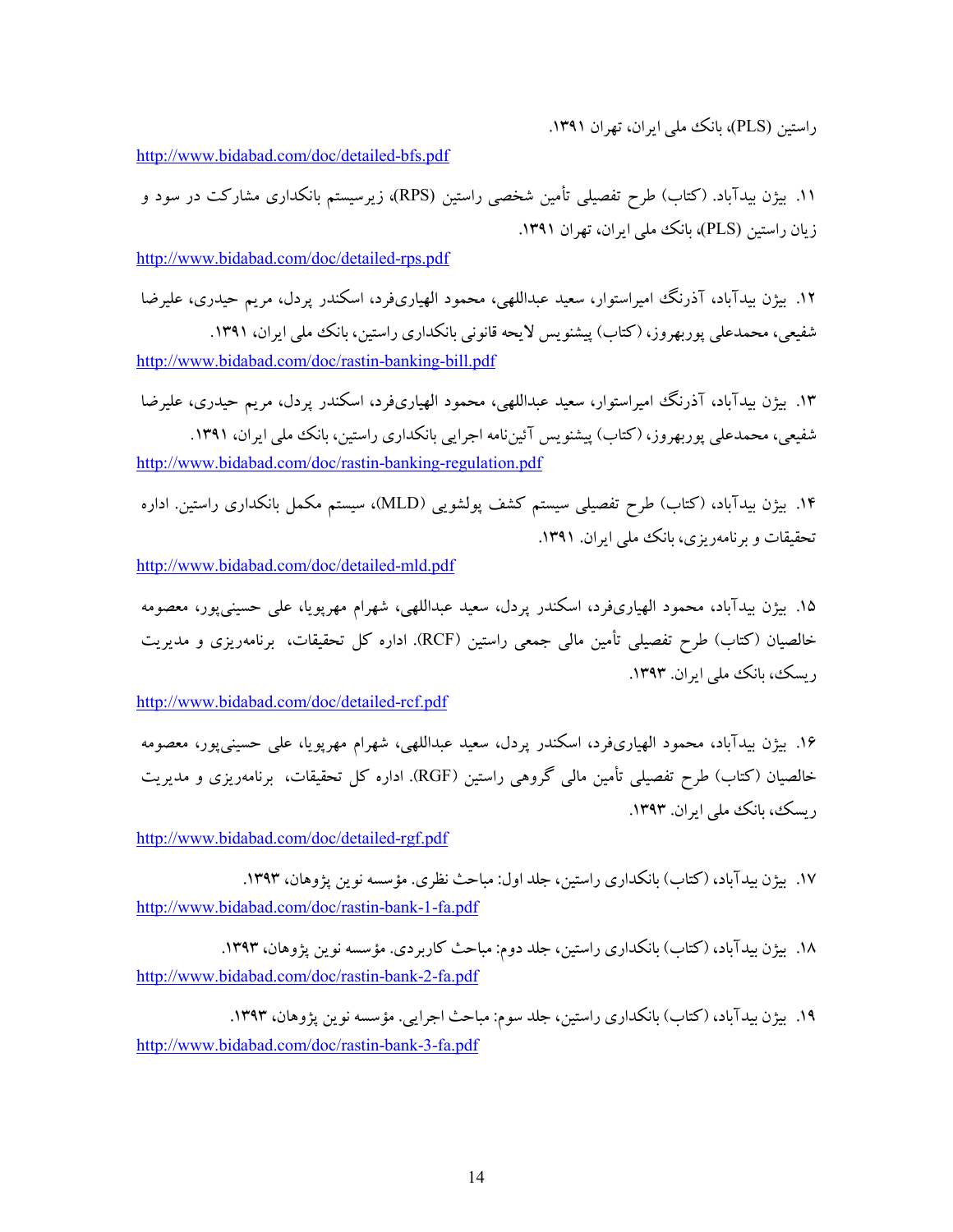# **Persian Papers**

.20 بیژن بیدآباد، عبدالرضا هرسینی، تحلیل فقهی- اقتصادي ربا در وامهاي مصرفی و سرمایهگذاري و کاستیهاي فقه متداول در کشف احکام شارع. ارائه شده به همایش دوسالانه اقتصاد اسلامی، پژوهشکدة اقتصاد، دانشگاه تربیت مدرس، ۱۳۸۲. چاپ مجدد در مجله بانک و اقتصاد شمارههاي: ۱۰۶: خرداد ۱۳۸۹، صفحات: ۴۲–۳۸؛ ۱۰۸: مرداد ١٣٨٩، صفحات: ٣١-٣٤؛ ١٠٩: شهریور ١٣٨٩، صفحات: ٣٨-٣٣؛ ١٦٧، صفحات: ٣٨-٣٣؛ ١١٢: آذر ،1389 صفحات: .42-44

<http://www.bidabad.com/doc/reba-fa.pdf>

.21 بیژن بیدآباد، عبدالرضا هرسینی، شرکت سهامی بانک غیرربوي و بازبینی ماهیت ربوي و غیرربوي عملیات بانکی متداول. مجموعه مقالات سومین همایش دوسالانۀ اقتصاد اسلامی «نظریۀ اقتصاد اسلامی و عملکرد اقتصاد ایران»، ۴-۳ دی ۱۳۸۲، پژوهشکدهٔ اقتصاد، دانشگاه تربیت مدرس، صفحات ۲۲۴-۱۹۳، تهران.

<http://www.bidabad.com/doc/sherkat-sahami-bank.pdf> <http://www.bidabad.com/doc/sherkatbank.ppt>

.22 بیژن بیدآباد، تحلیل فقهی- اقتصادي انواع بیمه و ویژگیهاي شیوة حکومت اسلامی. مجموعه مقالات هشتمین همایش دوسالانه اقتصاد اسلامی: اخلاق در اقتصاد اسلامی و اقتصاد ایران، دانشگاه تربیت مدرس، پژوهشکده اقتصاد، 17 اردیبهشت ،1393 تهران.

<http://www.bidabad.com/doc/bimeh.pdf> <http://www.bidabad.com/doc/bimeh.pptx>

.23 بیژن بیدآباد، تحلیل فقهی ـ اقتصادي بیمههاي تأمینی، .1389

<http://www.bidabad.com/doc/bimeh-tamini.pdf>

.24 بیژن بیدآباد، بیمه و نظریۀ زنجیرة ورشکستگی، .1389

<http://www.bidabad.com/doc/bimeh-varshekastegi.pdf>

۲۵. بیژن بیدآباد، تحلیل فقهی ـ اقتصادی بیمه اجباری، ۱۳۸۹.

<http://www.bidabad.com/doc/bimeh-ejbari.pdf>

.26 بیژن بیدآباد، محمود الهیاري فرد، فناوري اطلاعات و ارتباطات در تحقق سازوکار مشارکت در سود و زیان (PLS) (بانکداري اسلامی). فصلنامۀ علمی- پژوهشی اقتصاد و تجارت نوین، سال اول، شمارة سوم، زمستان ،1384 صفحات .1-37 چاپ مجدد در مجموعه مقالات کنفرانس ملی توسعه مدیریت پولی و بانکی، بانک انصار8-9، بهمن ،1392 تهران.

<http://prd.moc.gov.ir/jnec/farsi/3rd/Article2.pdf> [http://www.bidabad.com/doc/Pls\\_it-fa.pdf](http://www.bidabad.com/doc/Pls_it-fa.pdf) 

.27 بیژن بیدآباد، محمود الهیاري فرد، کارایی نسبی مدیریت دارایی و بدهی (ALM (در بانکداري اسلامی.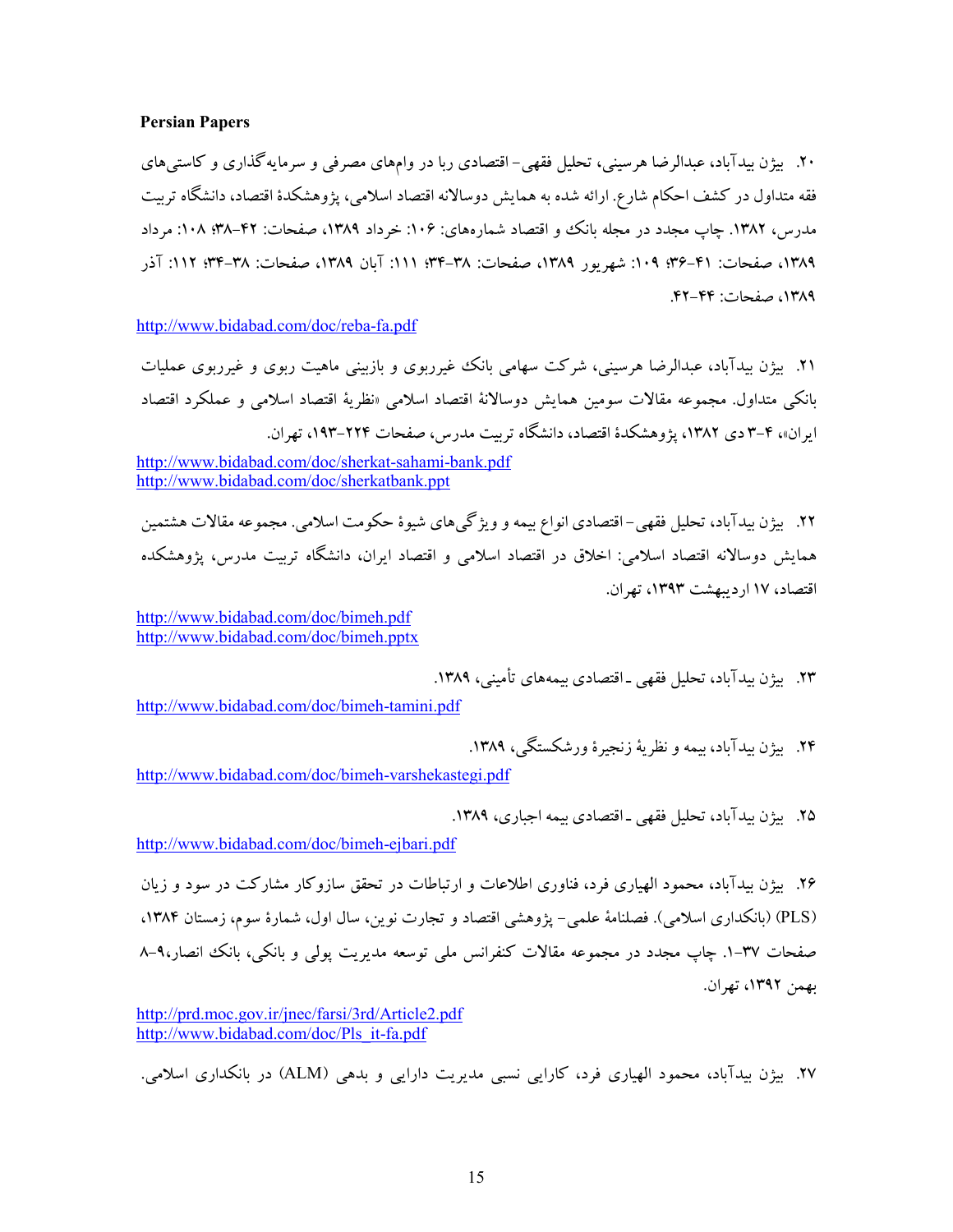فصلنامۀ علمی- پژوهشی اقتصاد و تجارت نوین، سال سوم، شمارۀ دوازدهم، بهار ۱۳۸۷، صفحات ۱۲۸–۱۰۹. <http://www.bidabad.com/doc/alm-farsi.pdf>

.28 بیژن بیدآباد، محمود الهیاري فرد، سازوکار عملیاتی بانکداري مشارکت در سود و زیان (PLS(، معرفی ابزارهاي مالی گواهی مشارکت و گواهی پذیره با کارایی بینالمللی. ارائه شده در دومین همایش خدمات بانکی و صادرات، ۲۷ مهر ۱۳۸۷، بانک توسعه صادرات ایران، تهران، ایران. چاپ مجدد در مجموعه مقالات کنفرانس ملی توسعه مدیریت پولی و بانکی، بانک انصار8-9، بهمن ،1392 تهران.

<http://www.bidabad.com/doc/PLS-Banking.pdf> <http://bidabad.com/doc/PLS-Banking-Export-Deveopment-Bank-2.ppt> <http://www.bidabad.com/doc/PLS-Banking-revised.pdf> <http://www.bidabad.com/doc/Rastin-Banking-4-revised.pptx> <http://www.bidabad.com/doc/pls-tamine-mali.ppt> <http://www.bidabad.com/doc/pls-3.ppt> <http://www.bidabad.com/doc/pls-mfs-jfs-instructions-93.pptx> <http://www.bidabad.com/doc/pls-novin-pajoohan.ppt> <http://www.bidabad.com/doc/pls-8-12-saat.ppt> <http://www.bidabad.com/doc/PLS-Banking.pdf> <http://bidabad.com/doc/PLS-Banking-Export-Deveopment-Bank-2.ppt>

.29 بیژن بیدآباد، محمد صفائی پور، چارچوب بازار الکترونیکی معاملات گواهی مشارکت/پذیره در قالب طرح مشارکت در سود و زیان (PLS(. پنجمین همایش تجارت الکترونیکی، 3-4 آذر ،1387 وزارت بازرگانی، تهران. <http://www.bidabad.com/doc/charchoobe-bazare-electronic-pls.pdf> <http://www.ecommerce.gov.ir/EArchive/EArchiveF/Item.asp?ParentID=43&ItemID=182>

.30 بیژن بیدآباد، بانکداري بدون ربا در برابر بحرانهاي اقتصادي. مجله بانک و اقتصاد، آذر ،1388 شماره ،103 صفحات .22-27

.31 بیژن بیدآباد، محمود الهیاري فرد، حسابداري مشارکت در سود و زیان (PLS(. مجموعه مقالات کنفرانس ملی توسعه مدیریت پولی و بانکی، بانک انصار8-9، بهمن ،1392 تهران.

<http://www.bidabad.com/doc/PLS-accounting-fa.pdf>

.32 بیژن بیدآباد، تثبیت ادوار تجاري با بانکداري مشارکت در سود و زیان و اقتصاد اخلاق. مجموعه مقالات همایش بررسی ابعاد و تحول روشهاي تأمین مالی در کشور با تأکید بر نقش بانک، بیمه و بازار سرمایه، دانشگاه پیام نور، 28 تیر ،1390 تهران، ایران.

<http://www.bidabad.com/doc/pls-business-cycles.pdf> <http://www.bidabad.com/doc/pls-business-cycles.ppt>

.33 بیژن بیدآباد، محمود الهیاري فرد، تأمین مالی غیرربوي مبتنی بر فناوري اطلاعات. مجموعه مقالات سومین کنفرانس بینالمللی توسعه نظام تأمین مالی در ایران. 30 بهمن لغایت 1 اسفند ،1389 گروه مدیریت مالی و سرمایهگذاري مرکز مطالعات تکنولوژي دانشگاه صنعتی شریف، صفحات .69-89 چاپ مجدد مجموعه مقالات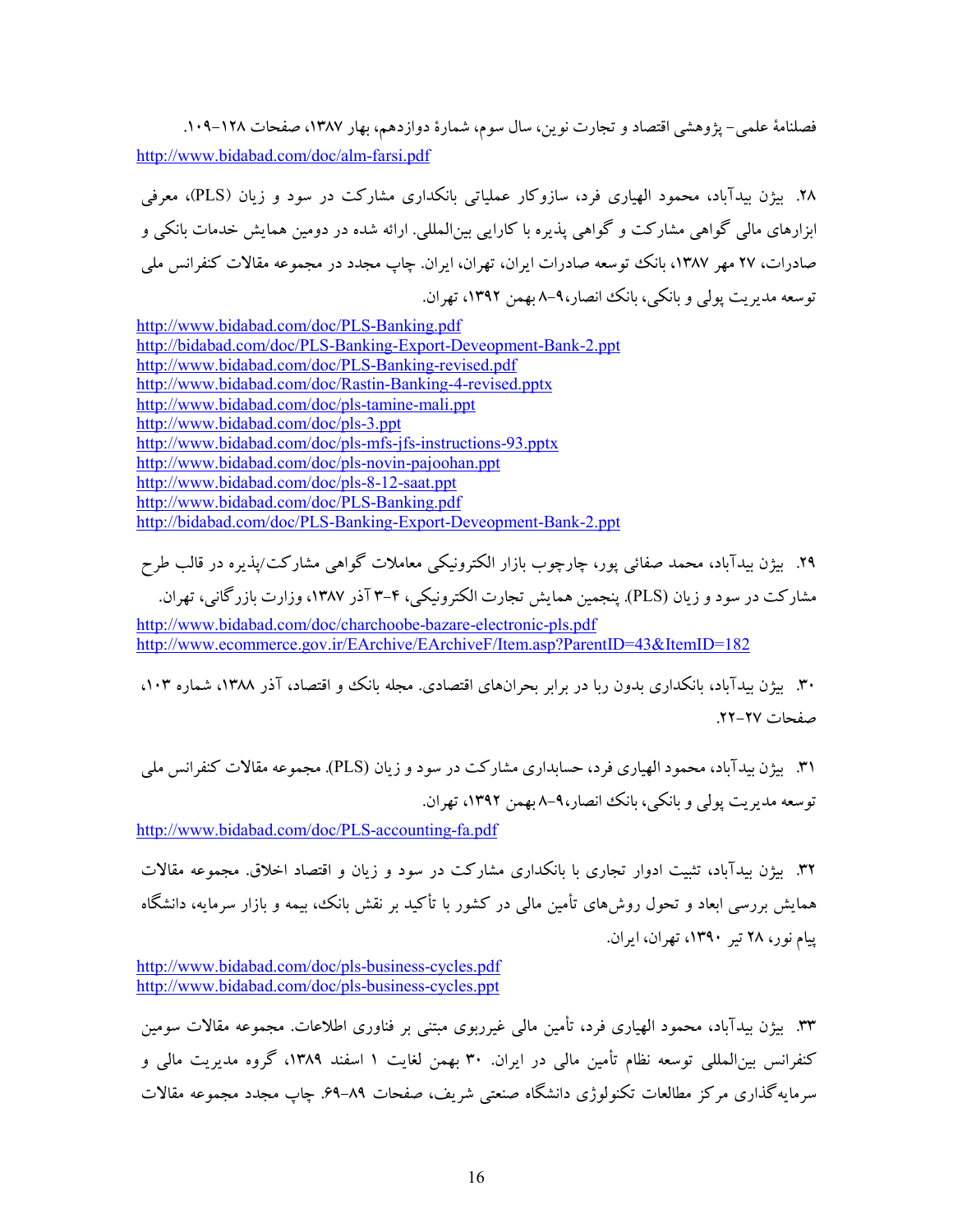کنفرانس ملی توسعه مدیریت پولی و بانکی، بانک انصار8-9، بهمن ،1392 تهران.

<http://www.bidabad.com/doc/non-usury-finance-it-fa.pdf>

.34 بیژن بیدآباد، محمود الهیاري فرد، اوراق قرضه غیرربوي (ریالی و ارزي) و ابزارهاي پولی بانکداري مرکزي بدون ربا، مجموعه مقالات سومین کنفرانس بینالمللی توسعه نظام تأمین مالی در ایران. 30 بهمن لغایت 1 اسفند ۱۳۸۹، گروه مدیریت مالی و سرمایهگذاری مرکز مطالعات تکنولوژی دانشگاه صنعتی شریف، صفحات ۵۲۰–۵۱۷. <http://www.bidabad.com/doc/Islamic-banking-bond-fa.pdf>

- .35 بیژن بیدآباد، نگاهی بر بانکداري مشارکت در سود و زیان (PLS (و زیرسیستمهاي مشارکت مالی مضاربه (MFS) و مشارکت مالی جعاله (JFS). مجله بانک و اقتصاد، مرداد ۱۳۹۰، شماره ۱۱۴، صفحات ۲۶-۲۰. <http://www.bidabad.com/doc/negahi-bar-pls-mfs-jfs.pdf>
- .36 بیژن بیدآباد، بررسی فقهی و حقوقی اوراق قرضه بدون ربا، مجموعه مقالات همایش ملی بانکداري اسلامی در تأمین مالی (با تأکید بر بانکداري اسلامی)، 22 آذر ،1390 بانک قرضالحسنه مهر ایران و دانشگاه تربیت مدرس، تهران.

- .37 بیژن بیدآباد، گواهی قرضالحسنه پسانداز (SQC(، مجموعه مقالات همایش ملی بانکداري اسلامی در تأمین مالی (با تأکید بر بانکداري اسلامی)، 22 آذر ،1390 بانک قرضالحسنه مهر ایران و دانشگاه تربیت مدرس، تهران. <http://www.bidabad.com/doc/gavahi-qarzulhasana-pasandaz.pdf> <http://bidabad.com/doc/gavahi-qarz-paper.ppt>
- .38 بیژن بیدآباد، جلوگیري از نوسانات و بحرانهاي اقتصادي ادواري با ابزار نوین مالی و اصلاح ساختار بانکی، .1389

<http://www.bidabad.com/doc/bohran-va-abzare-mali.pdf>

.39 بیژن بیدآباد، مسعود صفرزاده نساجی، ژینا آقابیگی، سازمان و تشکیلات بانکداري مشارکت در سود و زیان (PLS) در بانک ملی ایران، ۱۳۸۹.

<http://www.bidabad.com/doc/PLS-organization.pdf>

.40 بیژن بیدآباد، مشارکت مالی مضاربه (MFS(، .1389 در نوبت چاپ در پژوهشنامه بانک مسکن، فصلنامه علمی و کاربردي بانک مسکن.

<http://www.bidabad.com/doc/mfs-paper-fa.pdf>

.41 بیژن بیدآباد، مشارکت مالی جعاله (JFS(، پویش، فصلنامه علمی و کاربردي بانک مسکن، سال دوم، شماره ششم، تابستان ،1392 صفحات .98-121

<http://www.bidabad.com/doc/jfs-paper-fa.pdf>

<http://www.bidabad.com/doc/legal-analysis-of-non-usury-bonds.pdf> <http://bidabad.com/doc/legal-analysis-of-non-usury-bonds.ppt>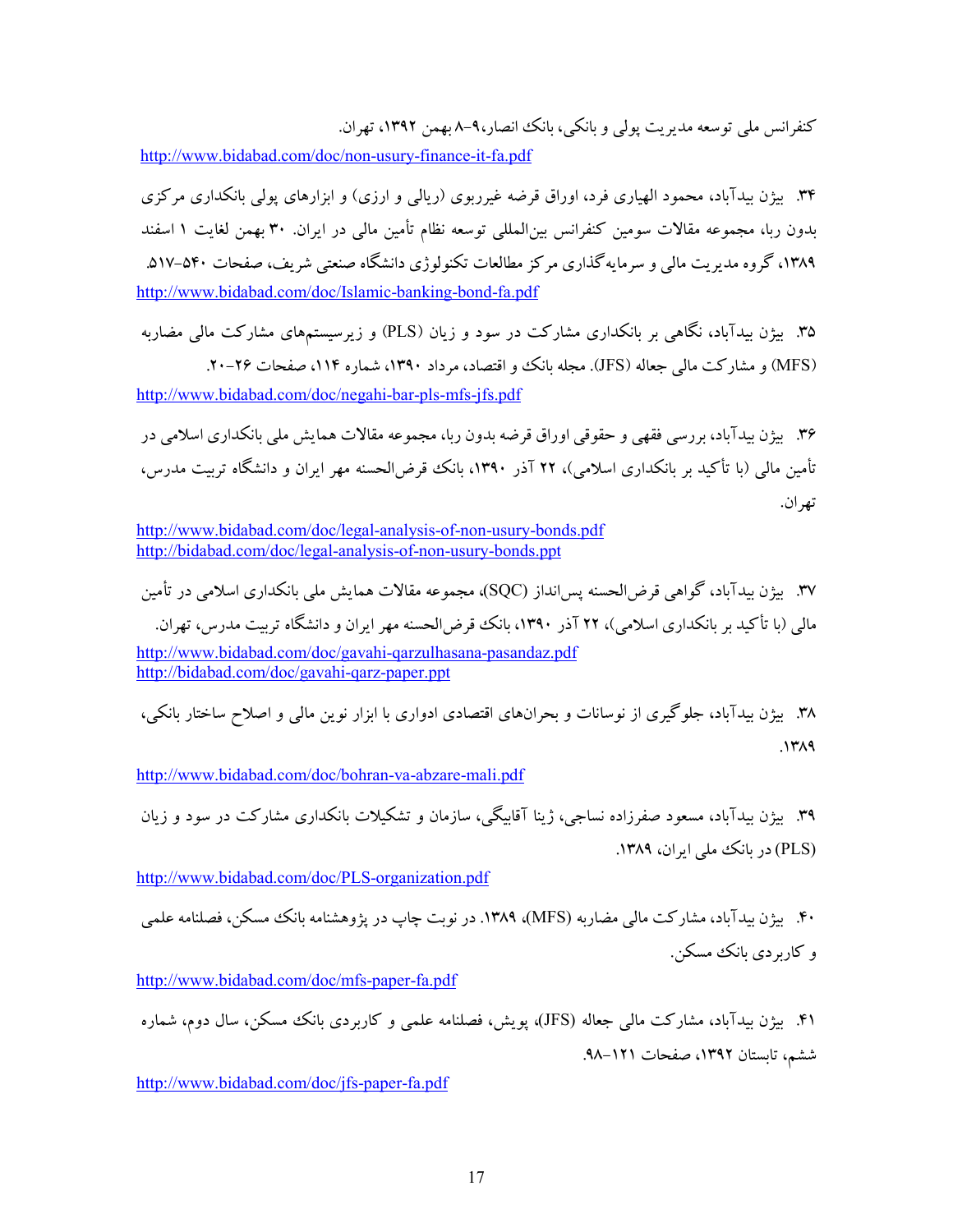.42 بیژن بیدآباد، راهبرد تحول ساختار بانکی، .1390

<http://www.bidabad.com/doc/rahborde-tahavole-bank.pdf>

.43 بیژن بیدآباد، اوراق خزانه بدون ربا (ریالی و ارزي)، .1390

<http://www.bidabad.com/doc/interest-free-t-bond-fa.pdf> <http://www.bidabad.com/doc/interest-free-t-bond-fa.pptx>

.44 بیژن بیدآباد، بازاریابی تأمین مالی مشارکت در سود و زیان (PLS (راستین، پویش، فصلنامه علمی و کاربردي بانک مسکن، سال دوم، شماره هفتم، زمستان ،1392 صفحات .88-99

<http://www.bidabad.com/doc/pls-marketing.pdf>

.45 بیژن بیدآباد، مشارکت مالی مقاسطه (IFS(، .1390 در نوبت چاپ در پژوهشنامه بانک مسکن، فصلنامه علمی و کاربردي بانک مسکن.

[http://www.bidabad.com/doc/ifs-paper-fa.pdf](http://www.bidabad.com/doc/ifs-paper-fa.pdf%20%0d%0d) 

.46 بیژن بیدآباد، زیرسیستمهاي مبتنی بر فنآوري اطلاعات و ارتباطات در بانکداري راستین، مجموعه مقالات همایش ملی خدمات الکترونیکی تحولی نوین در توسعه پایدار، 29-30 آبان .1390 دانشگاه الزهرا، تهران. <http://www.bidabad.com/doc/Rastin-Bank-IT.pdf>

<http://www.bidabad.com/doc/Rastin-Bank-IT.ppt>

.47 بیژن بیدآباد، امنیت تعاملات بانکی مبتنی بر فناوري اطلاعات در بانکداري راستین، مجله بانک و اقتصاد شماره: ۱۱۶: آذر ۱۳۹۰ صفحات: ۴۰-۳۷.

<http://www.bidabad.com/doc/amniyat-taamolat-banki.pdf>

.48 بیژن بیدآباد، روحاالله محمدي، تکافل اجتماعی راستین و بانکداري قرضالحسنه، .1390 <http://www.bidabad.com/doc/takaful-qarzulhasane.pdf>

.49 بیژن بیدآباد، مشارکت مالی اجاره (RFS(، .1390 در نوبت چاپ در پژوهشنامه بانک مسکن، فصلنامه علمی و کاربر دي بانک مسکن.

<http://www.bidabad.com/doc/rfs-paper-fa.pdf>

.50 بیژن بیدآباد، شفافیت مالی، حکمرانی و افشاي اطلاعات بانکی در بانکداري راستین و پیشنهاد مقررات لازم براي ارتقاء آن، مجله بانک و اقتصاد شماره: ١١٧: اسفند ١٣٩٠ صفحات: ٣٤-٢٤. چاپ مجدد در مجموعه مقالات کنفرانس ملی توسعه مدیریت پولی و بانکی، بانک انصار،۹-۸ بهمن ۱۳۹۲، تهران. چاپ مجدد در حقوق و اقتصاد، ماهنامه علوم انسانی، شماره ۲، اسفند ۱۳۹۲، صفحات ۷۷–۵۸.

<http://www.bidabad.com/doc/shafafiyat.pdf>

.51 بیژن بیدآباد، محمد صفائیپور، اجزاي سیستم یکپارچه بانکداري مشارکت در سود و زیان راستین، نگرش مدیریت عملیات و فرآیندها. مجموعه مقالات اولین همایش بینالمللی بانکداري الکترونیک و نظامهاي پرداخت،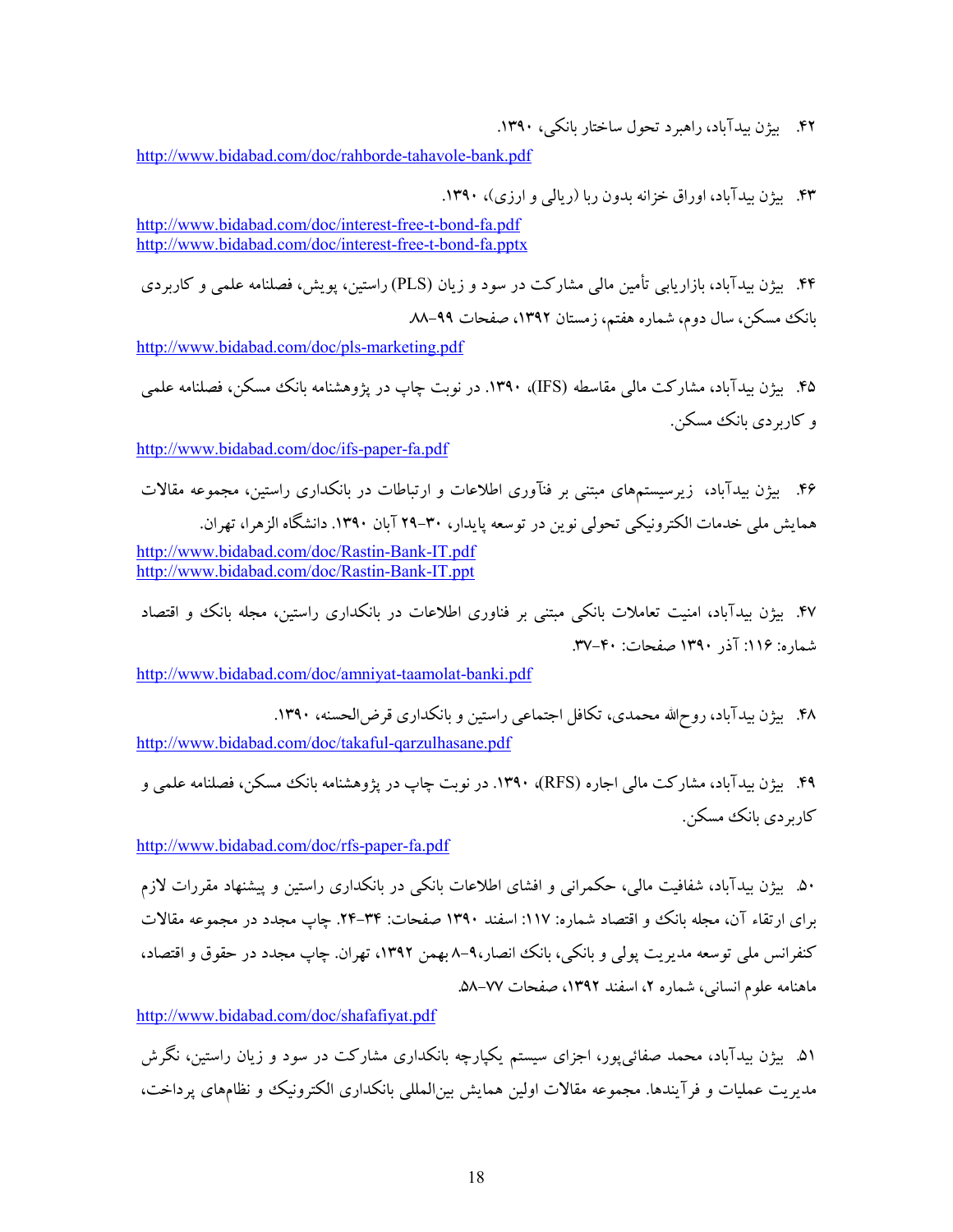30 بهمن1- اسفند ،1390 پژوهشکده پولی و بانکی، بانک مرکزي ایران، تهران.

<http://www.bidabad.com/doc/ajza-system-rastin.pdf> <http://www.bidabad.com/doc/ajza-system-rastin.ppt>

.52 بیژن بیدآباد، محمود الهیاري فرد، پروتکل برداشت بین بانکی (IWP (در بانکداري راستین. ارائه شده در چهارمین کنفرانس فناوري اطلاعات و دانش (2012IKT (دانشگاه صنعتی نوشیروانی بابل، 2-4 خرداد ،1391 بابل، ایران.

<http://www.bidabad.com/doc/iwp-paper-fa.pdf>

۵۳. بیژن بیدآباد، تکافل اجتماعی راستین (RST)، ۱۳۹۱. در نوبت چاپ در پژوهشنامه بانک مسکن، فصلنامه علمی و کاربردي بانک مسکن.

<http://www.bidabad.com/doc/rst-paper-fa.pdf>

.54 بیژن بیدآباد. تبدیل دارایی به اوراق بهادار (MSS (در بانکداري راستین. .1391 <http://www.bidabad.com/doc/mms-paper-fa.pdf>

۵۵. بیژن بیدآباد، مشارکت مالی امانی (BFS)، ۱۳۹۱. در نوبت چاپ در پژوهشنامه بانک مسکن، فصلنامه علمی و کاربر دي بانک مسکن.

<http://www.bidabad.com/doc/bfs-paper-fa.pdf>

.56 بیژن بیدآباد، تأمین شخصی راستین (RPS(، .1391 در نوبت چاپ در پژوهشنامه بانک مسکن، فصلنامه علمی و کاربردي بانک مسکن.

<http://www.bidabad.com/doc/rps-paper-fa.pdf>

.57 بیژن بیدآباد، شرکت سهامی با سرمایه متغیر، .1391

<http://www.bidabad.com/doc/vjsc-paper-fa.pdf>

.58 بیژن بیدآباد، نحوه جلوگیري از اسراف منابع بانکی در بانکداري راستین <http://www.bidabad.com/doc/esraf-bank-resource-fa.pdf>

.59 بیژن بیدآباد، سیستم پایه بانکداري مشارکت در سود و زیان راستین (PLS(، پژوهشنامه بانک مسکن، فصلنامه علمی و کاربردی بانک مسکن، سال اول، شماره چهارم، تابستان ۱۳۹۱، صفحات ۶۳-۲۵. <http://www.bidabad.com/doc/pls-base-fa.pdf>

.60 بیژن بیدآباد، شمائی از بانکداري راستین، .1391

[http://www.bidabad.com/doc/rastin-bank-glance-fa.pdf](http://www.bidabad.com/doc/rastin-bank-glance-fa.pdf%0d)

.61 بیژن بیدآباد، ویژگیهاي کلی بانکداري راستین، مجله بانک و اقتصاد، شماره ،119 شهریور ،1391 صفحات  $.1$  $-17$ 

<http://www.bidabad.com/doc/rastin-bank-general.pdf>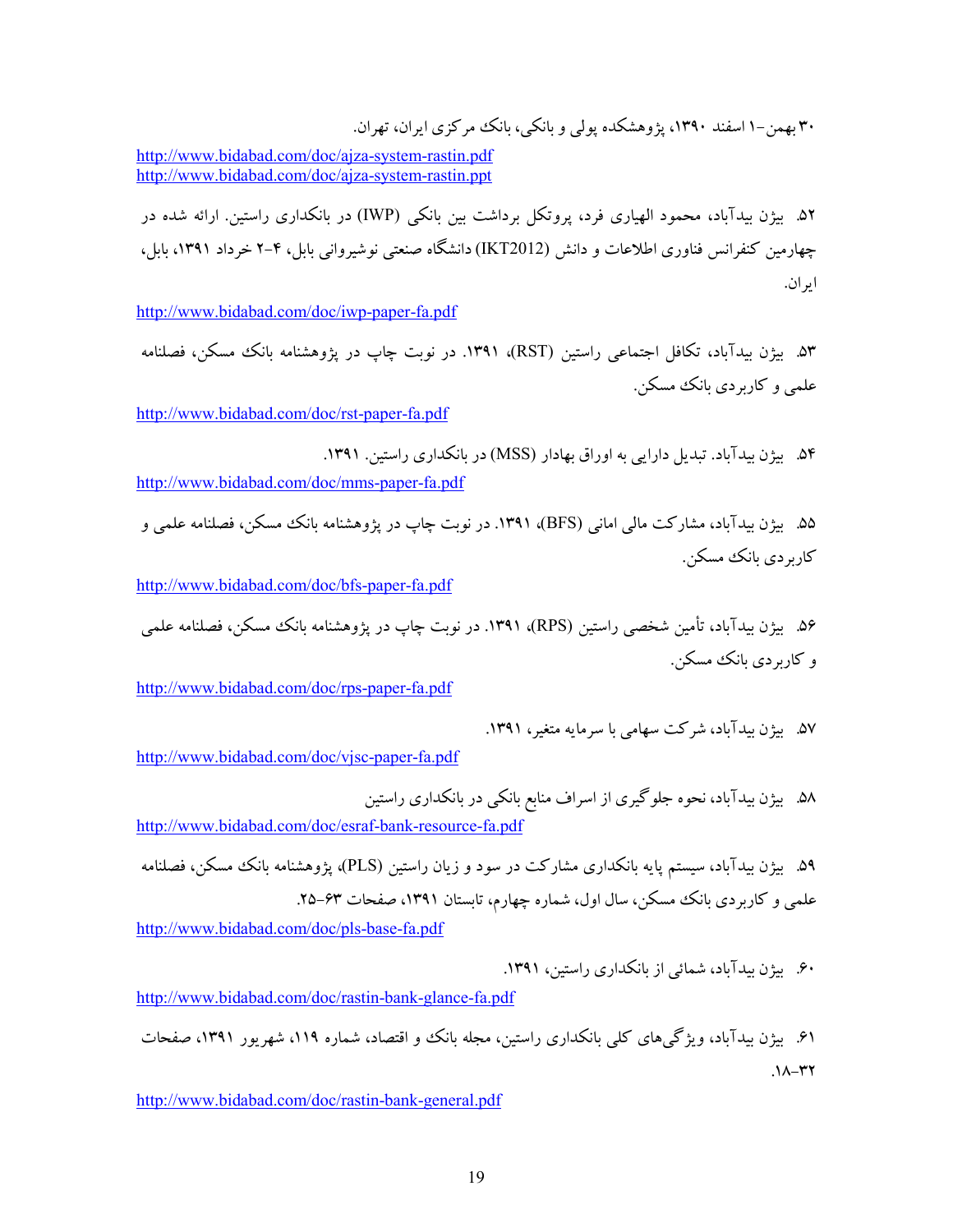<http://www.bidabad.com/doc/rastin-bank-general.ppt>

.62 بیژن بیدآباد، سعید عبداللهی، آذرنگ امیراستوار، اسکندر پردل، محمود الهیاريفرد، مریم حیدري، علیرضا شفیعی. مقررات پیشنهادی اجرای مفاد اسناد لازم الاجرای بانک در بانکداری راستین، بانک ملی ایران، ۱۳۹۱. مجموعه مقالات کنفرانس ملی توسعه مدیریت پولی و بانکی، بانک انصار8-9، بهمن ،1392 تهران.

<http://www.bidabad.com/doc/rastin-bank-ejraye-asnad.pdf> <http://www.bidabad.com/doc/rastin-bank-ejraye-asnad.pptx>

.63 بیژن بیدآباد، سیستم کشف پولشویی (MLD(، .1392

<http://www.bidabad.com/doc/mld-paper-fa.pdf>

.64 بیژن بیدآباد، پروژههاي لازمالاجرا و مکمل بانکداري راستین براي اصلاح نظام بانکی، اداره تحقیقات و برنامهریزي بانک ملی ایران، .1392

<http://www.bidabad.com/doc/projects-rastin-banking-fa.pdf>

.65 بیژن بیدآباد، نظري اجمالی بر بانکداري راستین، سیستم نوین بانکداري اسلامی عملیاتی، .1392 <http://www.bidabad.com/doc/rastin-bank-bird-eye-view-fa.pdf>

.66 بیژن بیدآباد، بازار گواهی راستین (RCM(، سیستم مکمل بانکداري راستین، اداره تحقیقات و برنامهریزي بانک ملی ایران، .1392

<http://www.bidabad.com/doc/rastin-bank-rcm-fa.pdf>

.67 بیژن بیدآباد، مدیریت تغییر ساختار بانکی با بانکداري راستین (مدیریت دانش در پیوند و هرس فرآیندها و آموزش استاد شاگرد)، .1392

<http://www.bidabad.com/doc/change-banking-fa.pdf>

.68 بیژن بیدآباد، شیوه عملیاتی اوراق مبادله راستین، .1392

<http://www.bidabad.com/doc/rsb-operations-fa.pdf>

.69 بیژن بیدآباد، توزیع سود مشارکت بین سپردهگذار و مجري براساس قضیه اولر در بانکداري راستین، مجموعه مقالات کنفرانس ملی توسعه مدیریت پولی و بانکی، بانک انصار8-9، بهمن ،1392 تهران.

<http://www.bidabad.com/doc/profit-distribution-euler-fa.pdf> <http://www.bidabad.com/doc/profit-distribution-euler-fa.ppt>

.70 بیژن بیدآباد، ابزارهاي مالی مشتقه و قرضه نوین در بانکداري راستین، مجموعه مقالات کنفرانس ملی توسعه مدیریت پولی و بانکی، بانک انصار8-9، بهمن ،1392 تهران.

<http://www.bidabad.com/doc/rastin-derivatives-fa.pdf>

.71 بیژن بیدآباد، محصولات بیمه در بانکداري راستین، .1392

<http://www.bidabad.com/doc/rastin-insurance-fa.pdf>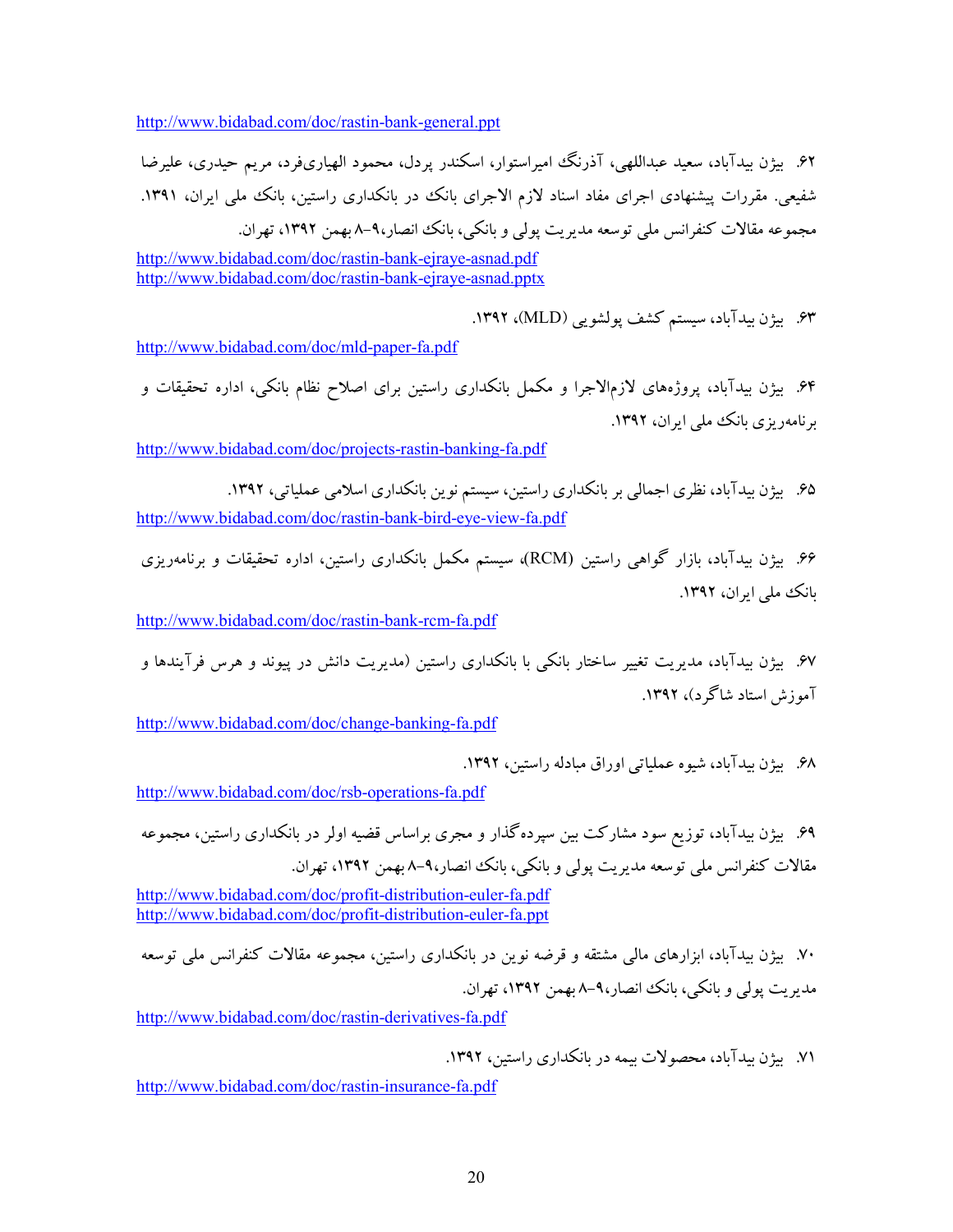.72 بیژن بیدآباد، محمود الهیاري فرد، حسابداري مشارکت راستین، .1392

<http://www.bidabad.com/doc/rastin-mosharekat-accounting-fa.pdf>

.73 بیژن بیدآباد، بانکداري اخلاقی عملیاتی در بانکداري راستین (اخلاق حرفهاي، حسابرسی، بازرسی، کنترل، پایش و صیانت عملیات)، .1392

<http://www.bidabad.com/doc/rastin-ethic-banking-fa.pdf>

.74 بیژن بیدآباد، بررسی فقهی و حقوقی مقررات بانکداري بدون ربا در ایران و پیشنهاد لایحه و آئیننامه اجرائی بانکداري راستین. مجموعه مقالات اولین سمینار از سلسله سمینارهاي تخصصی نقد و بررسی قوانین، مقررات و نظام بانکداري ایران با رویکرد اسلامی با عنوان «قوانین و مقررات مرتبط با عملیات بانکداري»، 28 خرداد ،1393 موسسه نوین پژوهان و پژوهشکده پولی و بانکی بانک مرکزي.

<http://www.bidabad.com/doc/jurist-legal-banking-fa.pdf>

.75 بیژن بیدآباد، تأمین مالی جمعی راستین (RCF(، .1393

<http://www.bidabad.com/doc/rcf-paper-fa.pdf> <http://www.bidabad.com/doc/rcf-paper-fa.pptx>

.76 بیژن بیدآباد، تأمین مالی گروهی راستین (RGF(. .1393

[http://www.bidabad.com/doc/rgf-paper-fa.pdf](http://www.bidabad.com/doc/rgf-paper-fa.pdf%20%0d) 

.77 بیژن بیدآباد، تهاتر تعهدات پشت سرهم (SCC (در بانکداري راستین، .1393

<http://www.bidabad.com/doc/scc-paper-fa.pdf>

.78 بیژن بیدآباد، سپرده مبادله راستین (RSD(، .1393

<http://www.bidabad.com/doc/rsd-paper-fa.pdf>

.79 بیژن بیدآباد، کارت مبادله راستین (RSD(، .1393

<http://www.bidabad.com/doc/rsc-paper-fa.pdf>

# **English Books**

80. Bidabad, Bijan, New Operational Islamic Banking System, Volume One, Theoretical Foundations, Lap Lambert Academic Publishing, OmniScriptum GmbH & Co. KG, 2014, ISBN: 978-3-659-54463-7.

[http://www.amazon.com/Rastin-Banking-Operational-Theoretical-](http://www.amazon.com/Rastin-Banking-Operational-Theoretical-Foundations/dp/3659544639/ref=sr_1_2?s=books&ie=UTF8&qid=1402563518&sr=1-2)[Foundations/dp/3659544639/ref=sr\\_1\\_2?s=books&ie=UTF8&qid=1402563518&sr=1-2](http://www.amazon.com/Rastin-Banking-Operational-Theoretical-Foundations/dp/3659544639/ref=sr_1_2?s=books&ie=UTF8&qid=1402563518&sr=1-2)

81. Bidabad, Bijan, New Operational Islamic Banking System, Volume Two, Applicational Issues, Lap Lambert Academic Publishing, OmniScriptum GmbH & Co. KG, 2014, ISBN: 978-3- 659-55210-6.

[http://www.amazon.com/Rastin-Banking-II-Operational-](http://www.amazon.com/Rastin-Banking-II-Operational-Application/dp/3659552100/ref=sr_1_1?s=books&ie=UTF8&qid=1404643353&sr=1-1)[Application/dp/3659552100/ref=sr\\_1\\_1?s=books&ie=UTF8&qid=1404643353&sr=1-1](http://www.amazon.com/Rastin-Banking-II-Operational-Application/dp/3659552100/ref=sr_1_1?s=books&ie=UTF8&qid=1404643353&sr=1-1)

82. Bidabad, Bijan, New Operational Islamic Banking System, Volume Three, Legal Issues, Lap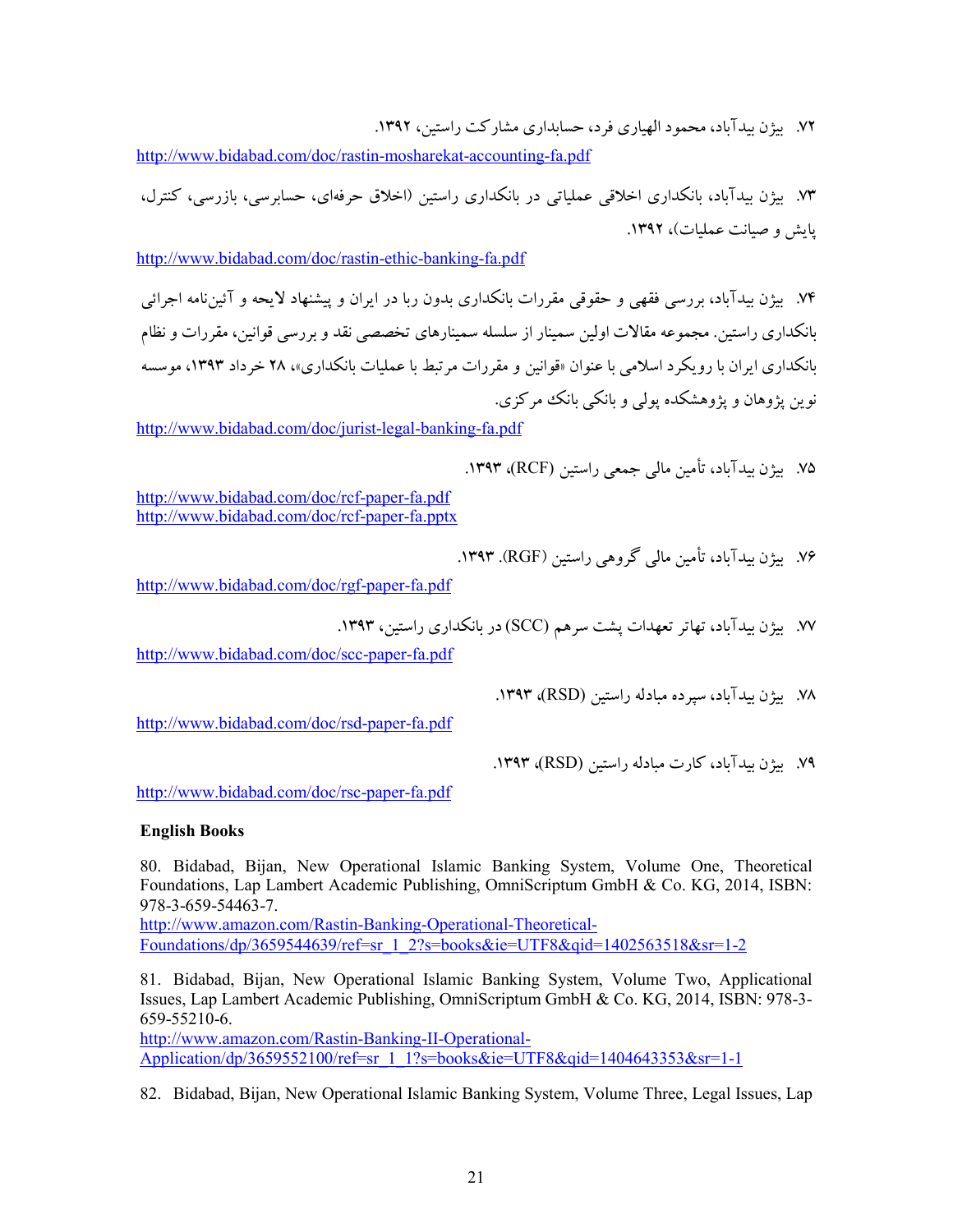Lambert Academic Publishing, OmniScriptum GmbH & Co. KG, 2015.

# **English Papers**

83. Bidabad, Bijan, Economic-juristic analysis of usury in consumption and investment loans and contemporary jurisprudence shortages in exploring legislator commandments. Proceeding of the 2nd International Islamic Banking Conference. Monash University of Malaysia. 9-10 September 2004. Reprinted in: National Interest, Journal of the Center for Strategic Research, Vol. 2, No. 1, winter 2006, pp. 72-90. Tehran, Iran. <http://www.bidabad.com/doc/reba-en.pdf>

84. Bidabad, Bijan, Non-Usury Bank Corporation (NUBankCo), The Solution to Islamic banking, Proceeding of the 3<sup>rd</sup> International Islamic Banking and Finance Conference, Monash University, KL, Malaysia, 16-17 November, 2005. <http://www.bidabad.com/doc/NUBankCo-en.pdf>

85. Bidabad, Bijan, Mahmoud Allahyarifard. IT role in fulfillment of Profit & Loss Sharing (PLS) mechanism. Proceeding of the 3rd International Islamic Banking and Finance Conference, Monash University, KL, Malaysia, 16-17 November, 2005. <http://www.bidabad.com/doc/english-pls-5.pdf>

86. Bidabad, Bijan, Mahmoud Allahyarifard. Implementing IT to Fulfill Profit & Loss Sharing Mechanism. Islamic Finance News (IFN), Vol. 3, Issue 3, 6, February 2006, pp. 11-15. <http://www.bidabad.com/doc/summery-pls-it-1.pdf>

87. Bidabad, Bijan, Mahmoud Allahyarifard. Assets and Liabilities Management in Islamic Banking. Paper presentet at the 3<sup>rd</sup> International Conference on Islamic Banking and Finance. Bidakara, Jakarta, Indonesia, 23 -26 February, 2010. Proceeding of the Conference: Risk Management, Regulation and Supervision, pp. 396-413. <http://www.bidabad.com/doc/alm-english.pdf>

88. Bidabad, Bijan. Non-Usury Banking Fits to Obama's Change Strategy, the Solution to Revive the Economy.

<http://bidabad.com/doc/PLS-paper-en-5.pdf>

89. Bidabad, Bijan, Mahmoud Allahyarifard. The Executive Mechanism of Profit and Loss Sharing (PLS) Banking. 2009.

<http://www.bidabad.com/doc/PLS-banking-Executive-Mechanism.pdf>

90. Bidabad, Bijan, Mahmoud Allahyarifard. IT Based Usury Free Financial Innovations. Proceeding of ECDC 2010, 5th International Conference on e-Commerce in Developing Countries: with focus on e-Banking & e-Insurance. ECDC 2010, 15-16 September 2010. <http://www.bidabad.com/doc/non-usury-finance-it-en.pdf>

91. Bidabad, Bijan, Mahmoud Allahyarifard. Usury-Free Bonds and Islamic Central Banking Monetary Instruments. 2010. <http://www.bidabad.com/doc/Islamic-banking-bond-en.pdf>

92. Bidabad, Bijan, Stabilizing Business Cycles by PLS Banking and Ethic Economics. 2010. <http://www.bidabad.com/doc/pls-business-cycles-en.pdf>

93. Bidabad, Bijan, Mahmoud Allahyarifard. Accounting Procedures for Profit and Loss Sharing (PLS) Banking. 2010.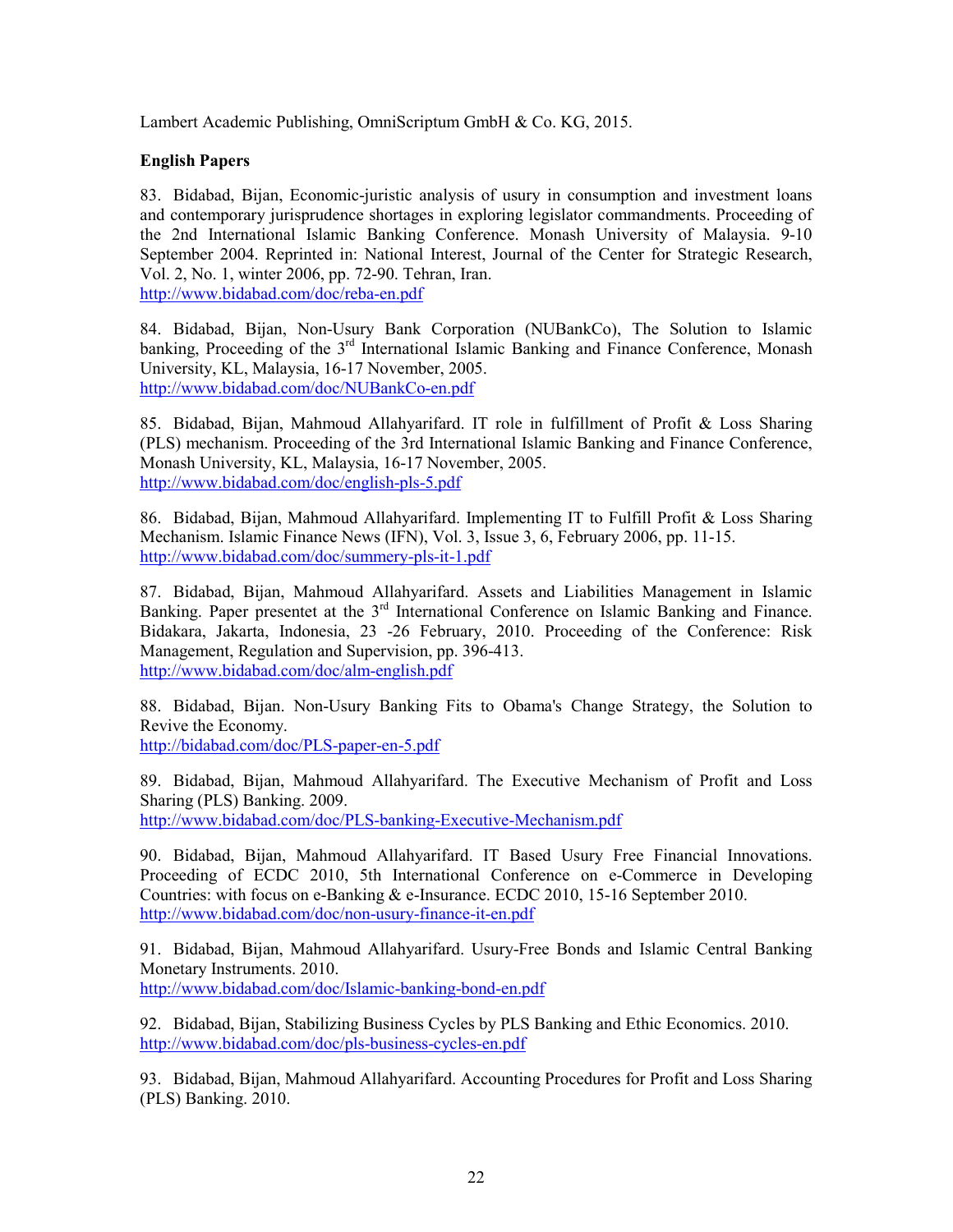<http://www.bidabad.com/doc/PLS-accounting-en.pdf>

94. Bidabad, Bijan, Abul Hassan, Ben Ali Mohamed Sami, Mahmoud Allahyarifard. Interest-Free Bonds and Central Banking Monetary Instruments. International Journal of Economics and Finance. Vol. 3, no. 3, Aug 2011, pp.234-241.

<http://www.ccsenet.org/journal/index.php/ijef/article/download/11665/8300>

95. Bidabad, Bijan, Fluctuations and Business Cycles Prevention by New Financial Instruments and Banking Structure Reform. 2011. <http://www.bidabad.com/doc/Fluctuations-and-Cycles.pdf>

96. Bidabad, Bijan, Mudarebah Financial Sharing (MFS). Journal of Islamic Economics, Banking and Finance, JIEBF, Volume - 10, Number - 1, January - April 2014, pp. 56-68. <http://www.bidabad.com/doc/mfs-paper-en.pdf> [http://ibtra.com/pdf/journal/v10\\_n1\\_article3.pdf](http://ibtra.com/pdf/journal/v10_n1_article3.pdf)

97. Bidabad, Bijan, Joalah Finance Sharing (JFS). Journal of Islamic Economics, Banking and Finance, 2014.

<http://www.bidabad.com/doc/jfs-paper-en.pdf>

98. Bidabad, Bijan,Interest-Free Treasury Bonds (IFTB), 2011. <http://www.bidabad.com/doc/interest-free-t-bond-en.pdf> <http://www.bidabad.com/doc/iftb-en.pptx>

99. Bidabad, Bijan, Interest-Free Treasury Bonds (IFTB), Islamic Finance and Legal Clarifications, 2011. <http://www.bidabad.com/doc/interest-free-t-bond-feqhi-en.pdf>

100. Bidabad, Bijan, Abul Hassan, Ben Ali Mohamed Sami, Mahmoud Allahyarifard. Interest-Free Bonds Financial Innovation, A Monetary Instrument for Economy at Crisis. Journal of Economic Cooperation and Development (JECD). 32, 1, 2011, 55-70. [http://www.sesric.org/jecd/jecd\\_articles/ART10102201-2.pdf](http://www.sesric.org/jecd/jecd_articles/ART10102201-2.pdf)

101. Bidabad, Bijan, Deposits and Loans Interest Rates Lag Structure and Business Cycles (Case Study of United States). 2011. <http://www.bidabad.com/doc/Interest-Rates-Lags-and-Cycles.pdf>

102. Bidabad, Bijan, Installment Financial Sharing (IFS). Journal of Islamic Economics, Banking and Finance, 2014.

<http://www.bidabad.com/doc/ifs-paper-en.pdf>

103. Bidabad, Bijan, Abul Hassan, Does Interest Rate Form Business Cycle, 2011. <http://bidabad.com/doc/interest-rate-cycle.pdf>

104. Bidabad, Bijan, Rent Financial Sharing (RFS). Journal of Islamic Economics, Banking and Finance, 2014.

<http://www.bidabad.com/doc/rfs-paper-en.pdf> [http://ibtra.com/pdf/journal/v10\\_n2\\_article2.pdf](http://ibtra.com/pdf/journal/v10_n2_article2.pdf)

105. Bidabad, Bijan, Rastin Social Takaful (RST). Journal of Islamic Economics, Banking and Finance, 2014.

<http://www.bidabad.com/doc/rst-paper-en.pdf>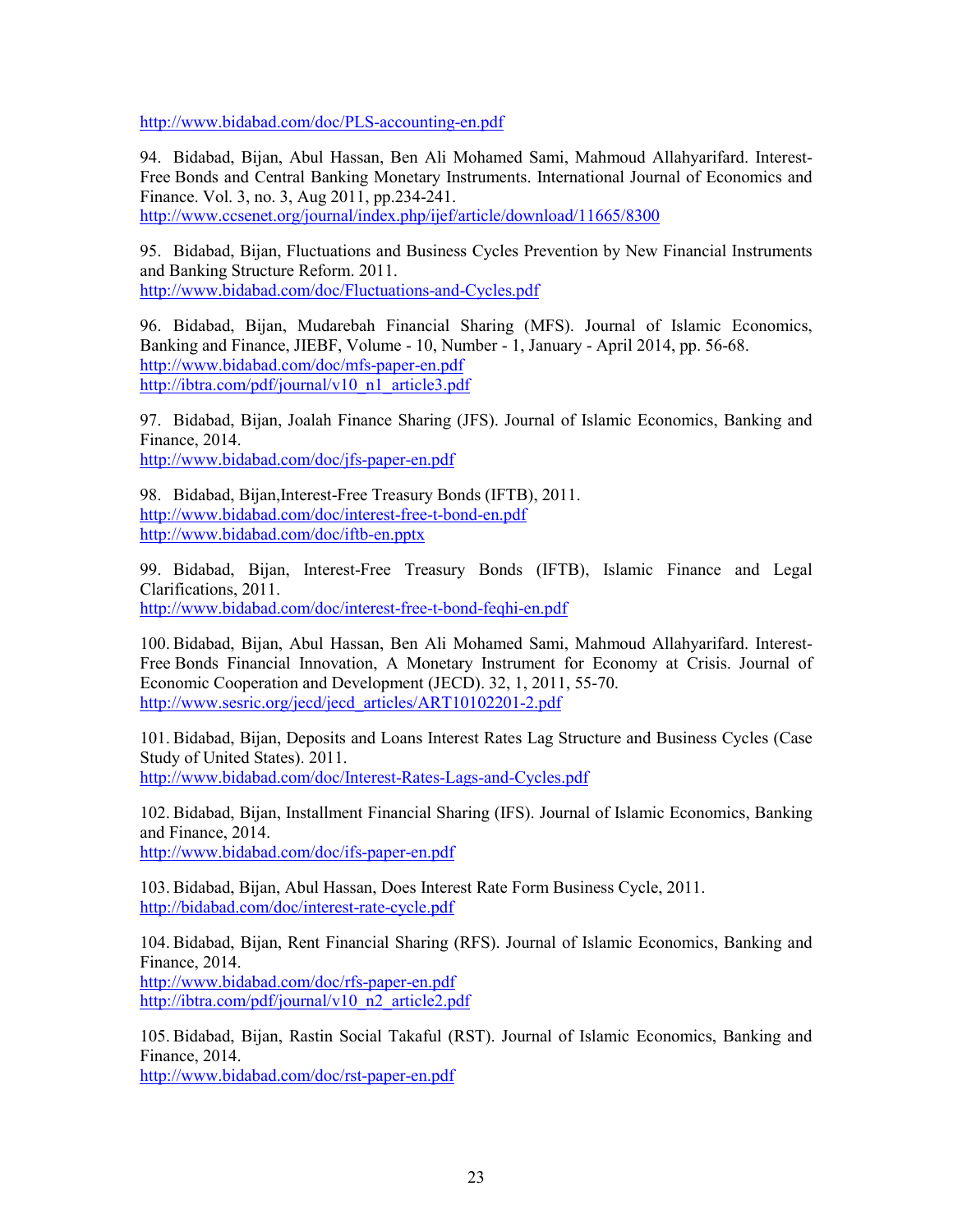106. Bidabad, Bijan, Mortgage Securitization System (MSS) , Complementary System of Rastin Banking, 2012.

<http://www.bidabad.com/doc/mss-paper-en.pdf>

107. Bidabad, Bijan, Bail Financial Sharing (BFS). Journal of Islamic Economics, Banking and Finance, 2014.

[http://www.bidabad.com/doc/bfs-paper-en.pdf](http://www.bidabad.com/doc/bfs-paper-en.pdf%20%0d) 

108. Bidabad, Bijan, Rastin Personal Security (RPS). Journal of Islamic Economics, Banking and Finance, 2014.

<http://www.bidabad.com/doc/rps-paper-en.pdf>

109. Bidabad, Bijan, Joint Stock Company with Variable Capital (JSCVC), 2012. <http://www.bidabad.com/doc/vjsc-paper-en.pdf>

110. Bidabad, Bijan, Rastin Profit and Loss Sharing (PLS) Base System. Journal of Islamic Economics, Banking and Finance, pp. 32-57, Vol. 9, No. 4, Oct-Dec 2013. [http://ibtra.com/pdf/journal/v9\\_n4\\_article2.pdf](http://ibtra.com/pdf/journal/v9_n4_article2.pdf) [http://www.bidabad.com/doc/pls-base-en.pdf](http://www.bidabad.com/doc/pls-base-en.pdf%20%0d) 

111. Bidabad, Bijan, Money Laundering Detection System (MLD), Complementary System of Rastin Banking, 2013. <http://www.bidabad.com/doc/mld-paper-en.pdf>

112. Bijan Bidabad, Nikos Mastorakis, General Characteristics of Rastin Banking. Proceeding of the 3rd International Conference on Economics, Political, Law and Fiscal Sciences (EPLS '14), World Scientific and Engineering Academy and Society (WSEAS). Transilvania University of Brasov, Brasov, Romania, June 26-28, 2014.

<http://www.bidabad.com/doc/rastin-bank-general-en.pdf> <http://www.bidabad.com/doc/rastin-bank-general-en.ppt>

113. Bidabad, Bijan, A glance at Rastin Banking, 2013. <http://www.bidabad.com/doc/rastin-bank-glance-en.pdf>

114. Bidabad, Bijan, Rastin Banking, New Operational Islamic Banking System (A bird's eye view). Islamic Finance News (IFN), Vol. 10, Issue: 28, 17, July, 2013, pp. 16-18. <http://www.bidabad.com/doc/rastin-bank-bird-eye-view-en.pdf>

115. Bidabad, Bijan. Islamic Monetary Policy, 2013. <http://www.bidabad.com/doc/islamic-monetary-policy-en.pdf>

116. Bidabad, Bijan. Rastin Certificate Market (RCM), Complementary System of Rastin Banking 2013.

<http://www.bidabad.com/doc/rastin-bank-rcm-en.pdf>

117. Bidabad, Bijan. Sovereign Wealth Fund Asset and Liability Management by Rastin Banking Financial Instruments (Rastin Certificates and Rastin Swap Bonds), First National Development Fund of Iran (NDFI) International Conference (NIC2013) - Sovereign Wealth, Asset Allocation and Risk Management, Kish Island, Persian Gulf, Iran, NIC 2013, 27-28 October 2013. <http://www.bidabad.com/doc/swf-alm-en.pdf>

118. Bidabad, Bijan, Mahmoud Allahyarifard. Interbank Withdrawal Protocol (IWP), Complementary System of Rastin Banking, 2013.